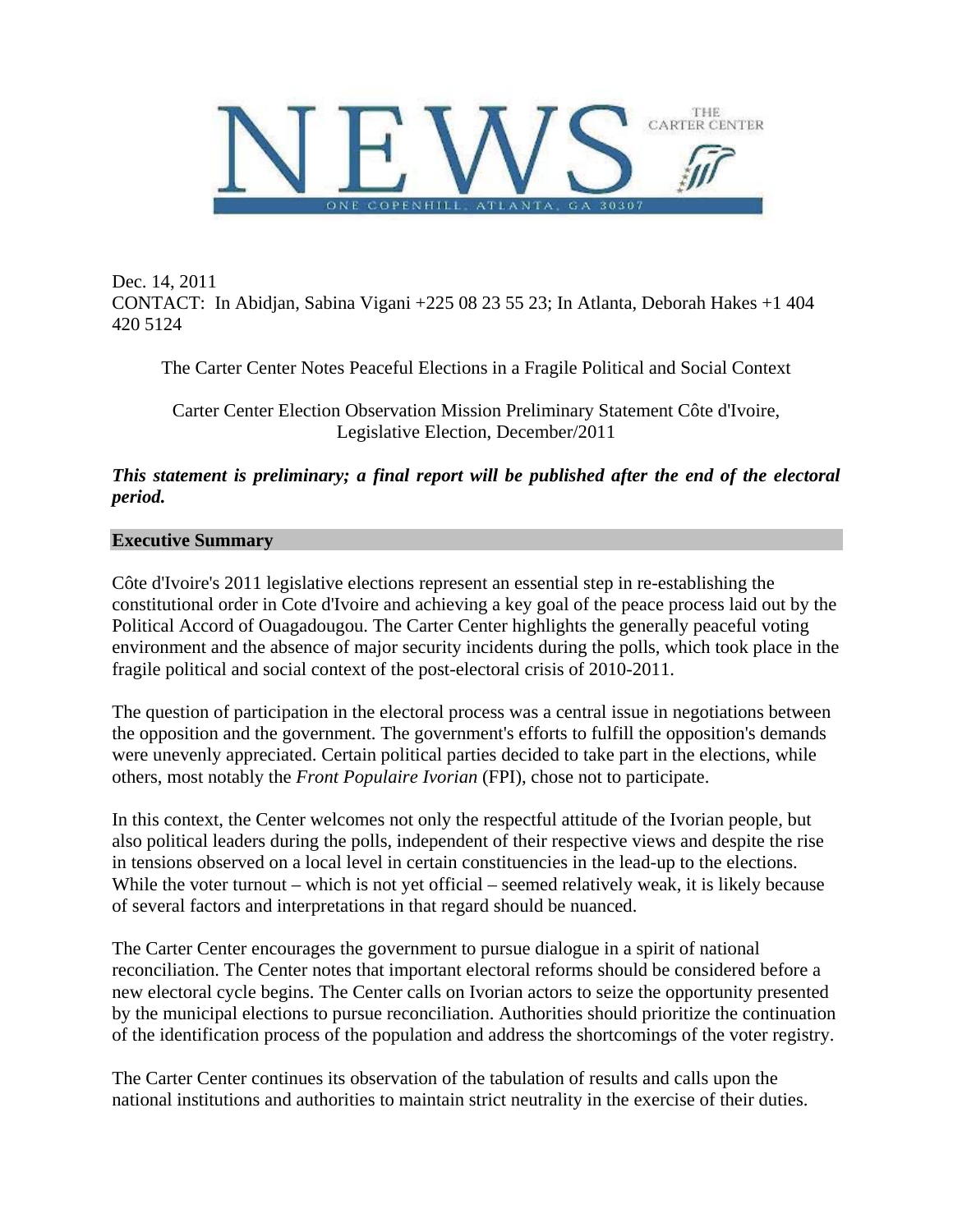The principal preliminary conclusions of the Center's assessment of the electoral process are the following:

- **An open process.** The Carter Center notes the openness of the nominations process and respect of the right to be elected, giving all eligible candidates and parties an opportunity to participate in the process. At the same time, it is the personal choice of individual actors whether to exercise their right to participate in the polls. The Center notes that the Dec. 11 elections are the third consecutive legislative elections characterized by the nonparticipation of one of the major political parties. This trend leads one to question the reasons why the political process is dysfunctional.
- **A significant drop in turnout.** The Carter Center notes that the legislative elections did not generate the same enthusiasm as the presidential elections. The reasons for this phenomenon are nuanced and should be attributed to multiple factors. The voter's choice to abstain from voting is a decision that could be motivated by numerous considerations, notably the disinterest often noted in legislative elections, in which the electoral dynamics appear to be less well understood, insufficient voter outreach, voter cynicism following the crisis after the presidential elections, the candidate nominations process within political parties, lower level of voter outreach, and a uneventful electoral campaign. FPI's abstention is an important element, however this alone is not the sole reason for lower voter turnout.
- **An ad hoc legal framework.** The legal framework that governs the legislative elections is based on a series of laws, political agreements and decisions that responded to focused specific considerations. The legal provisions related to the legislative polls contain important gaps, gray areas, and contradictions. The Carter Center strongly recommends comprehensive reform of the electoral law on the basis of lessons learned during the 2010 and 2011 electoral cycles, with particular emphasis on the constituency delimitations which should reflect the principle of equality of suffrage.
- **The impartiality of the election administration.** In spite of debates surrounding the composition of the IEC, the electoral authorities appeared to manage the elections in an impartial manner. The IEC was not always able to enforce legal provisions under its authority, but its actions were not discriminatory. The authority and structures of the electoral administration should be strengthened at the same time that reforms of the legal framework are considered. Without a doubt, the commission would benefit from increased professionalism and restructuring.
- **Gaps in the voter registry.** The technical and financial constraints, as well as a tight electoral timeline, did not allow for an update of the voter registry. Hundreds of thousands of potential voters were left off the registry prior to the presidential elections for a variety of reasons, mainly because of the conditions on which the registry was created. The Carter Center urges the Ivorian authorities to identify the most appropriate mechanisms to ensure that in the future, elections are conducted on the basis of an inclusive, reliable, and up-to-date voter registry.
- **A generally peaceful electoral campaign.** Candidates were generally free to campaign in an open and secure environment. The incidents reported did not affect this assessment. The Center deplores the laxity of the electoral authorities regarding the violations of the electoral code, particularly political activities before the official start of the campaign period, which favors candidates with significant financial resources, as well as the use of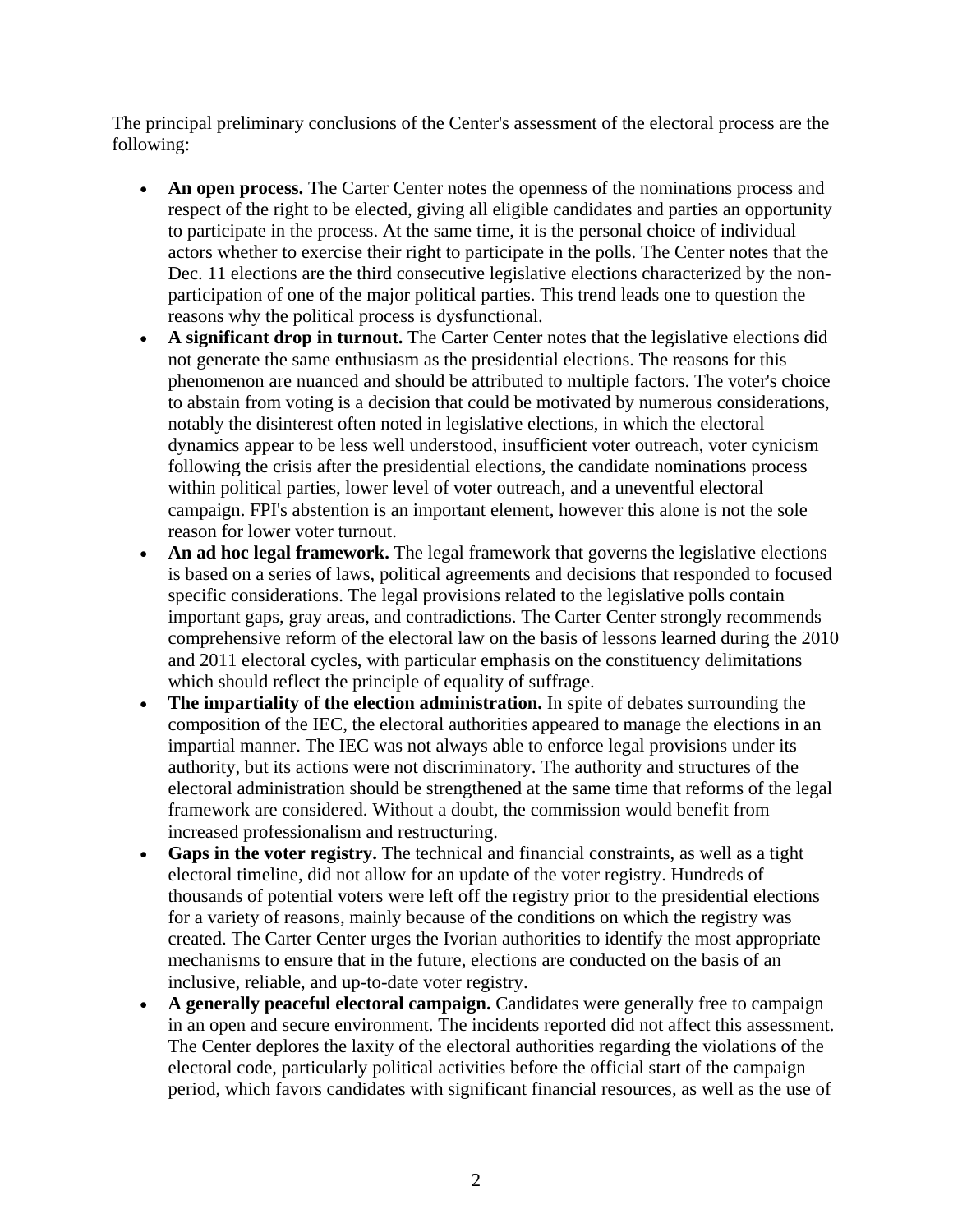state resources by candidates holding government office. Electoral authorities also allowed unabated the widespread practice of distributing cash or gifts during the campaign, although prohibited under the penal code.

- **Absence of regulation on campaign financing.** There are no campaign finance regulations governing the source, expenditures, or regulation of campaign funds. The absence of regulations favored candidates with large financial resources and stifled a transparent competition. The imbalance in financial resources was particularly visible between political party and independent candidates, and was not offset by public support. The Carter Center underscores the need to develop and implement campaign finance regulations in order to create a more level playing field.
- **A low participation of women in the electoral competition.** The limited number of female candidates running for the National Assembly illustrates the necessity to implement structural measures to help ensure the increased representation of women in public affairs. Although it is difficult to introduce effective measures to encourage gender balance within the constraints of a majoritarian system, incentives for political parties to integrate women in leadership positions, including as candidates, should be seriously considered.
- **Underestimated need for voter education.** The Carter Center regrets that this essential aspect of the electoral administration continues to be neglected. The IEC's information and messages were disseminated mainly through TV and radio, which are not necessarily accessible to a large majority of the population. While welcoming initiatives by civil society, The Carter Center underscores that these initiatives alone do not respond to existing needs. The State and electoral authorities have the primary responsibility for voter and civic education, and should ensure that long-term strategies are put in place to attain these goals.
- Party agents and observer participation. The Carter Center commends the significant presence of candidate representatives, including for independent candidates, in the polling stations during the polls and tabulation of results. Despite delays in the delivery of accreditation badges by the IEC, domestic observer also deployed across the national territory to observe the conduct of the elections.
- **Absence of coherent media regulations.** The electoral code does not regulate candidate access to the public media during the legislative elections campaign. The Carter Center notes that the High Authority of Audio Visual Communication, which is founded on the principle of equal access, took the initiative – although late in the process – to remind the media of the need to ensure equality between candidates in constituencies where the media covered campaign activities.

**Background:** The Carter Center received a letter of invitation from the IEC to observe the legislative elections. The Center deployed 18 medium-term observers three weeks before the polls and 12 short-term observers the week preceding the elections. The observers, deployed across the country, visited more than 140 polling stations. The diverse mission, composed of 19 nationalities, was led by Ms. Sarah Johnson, assistant director of the Democracy Program of The Carter Center. The Carter Center will stay in Cote d'Ivoire to observe the final phases of the tabulation process, the resolution of electoral disputes, and announcement of final results.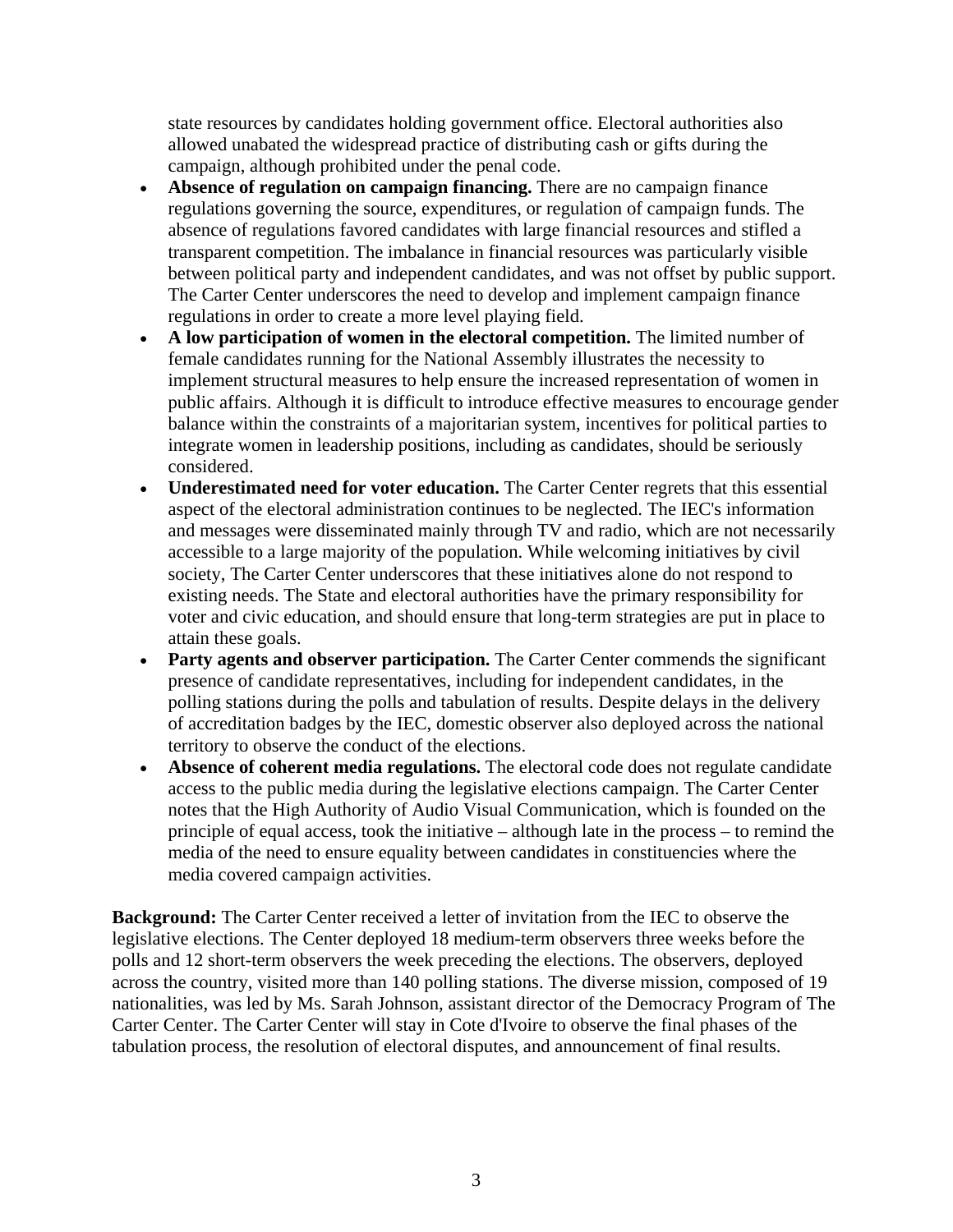The Carter Center has been present in Côte d'Ivoire since 2008. The Center monitored the identification and voter registration process, the verification of the provisional voter list, and the 2010 presidential elections. The Carter Center mission in Côte d'Ivoire is supported by an office in Abidjan, led by Sabina Vigani.

The Center assesses Côte d'Ivoire's electoral process against the constitution and the electoral law, commitments made in the Ouagadougou Peace Accords, other agreements, and regional and international commitments. The Center conducts its election observation activities in accordance with the Declaration of Principles for International Election Observation, which was adopted at the United Nations in 2005 and has been endorsed by 37 election observation groups. Carter Center public statements on the electoral process are available on its website: [www.cartercenter.org.](http://cartercenter.org/)

###

*"Waging Peace. Fighting Disease. Building Hope." A not-for-profit, nongovernmental organization, The Carter Center has helped to improve life for people in more than 70 countries by resolving conflicts; advancing democracy, human rights, and economic opportunity; preventing diseases; improving mental health care; and teaching farmers in developing nations*  to increase crop production. The Carter Center was founded in 1982 by former U.S. President *Jimmy Carter and his wife, Rosalynn, in partnership with Emory University, to advance peace and health worldwide. Please visit [www.cartercenter.org](http://cartercenter.org/) to learn more about The Carter Center.*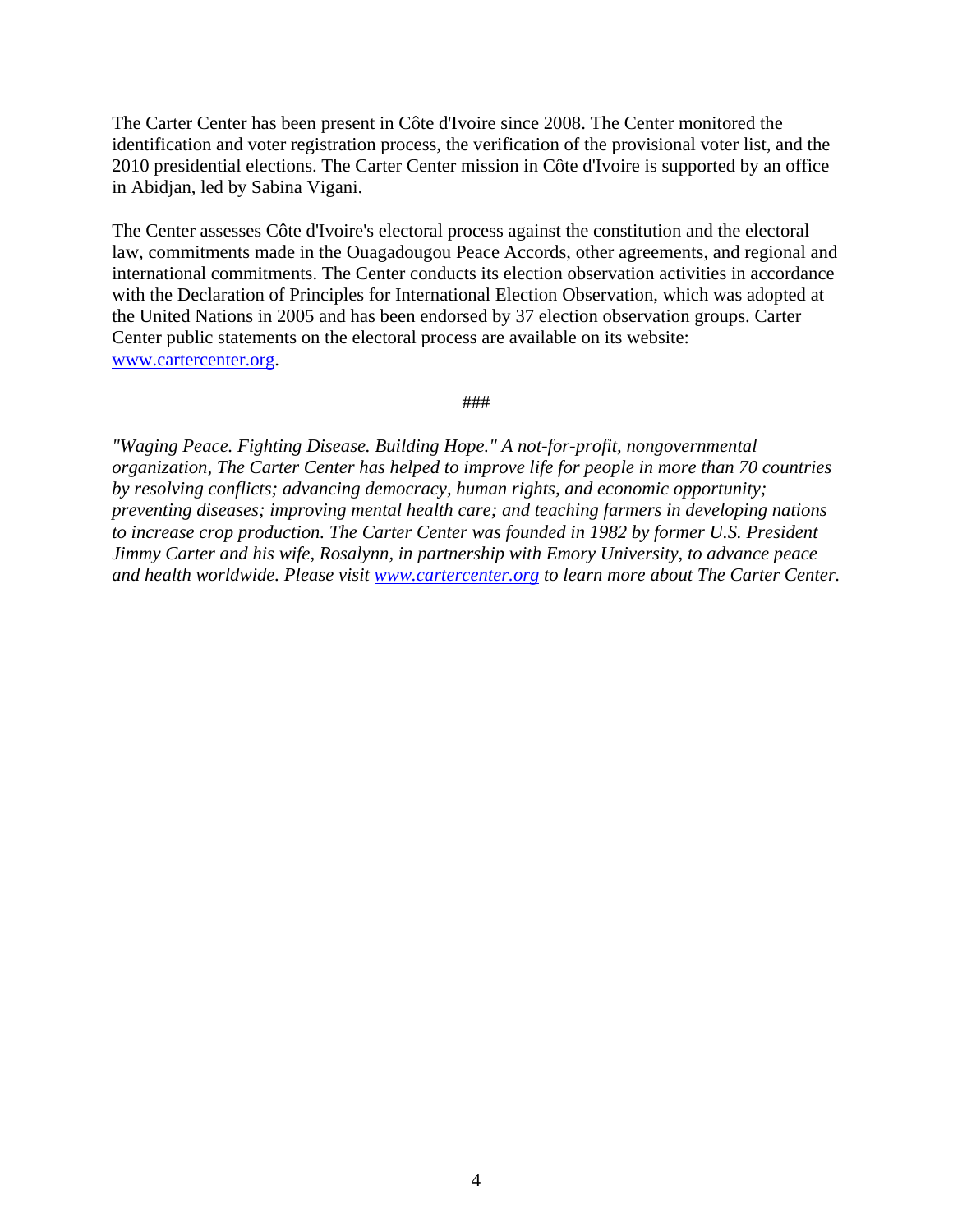### **Statement of Preliminary Findings and Conclusions**

### *POLITICAL CONTEXT*

The Dec. 11 legislative elections were intended to bring closure to an extended period of crisis in Côte d'Ivoire. The polls were essential for renewing the mandate of the parliament in Côte d'Ivoire.<sup>[1](#page-4-0)</sup> The elections are also an important step for the new Ivorian authorities to restore constitutional order and political stability after several years of conflict.

The presidential elections held at the end of 2010 were highly contested. After the Nov. 28 runoff, the Independent Electoral Commission (IEC) announced the preliminary results, which pronounced Alassane Ouattara, candidate of the *Rassemblement des Républicains* (RDR), the winner. However, the Constitutional Council cancelled the results of 13 northern administrative departments and declared that the incumbent president and candidate of *La majorité présidentielle* (LMP) Laurent Gbagbo, had won.

As noted in public statements, Carter Center observers saw no evidence of systematic irregularities that would have had a significant impact on the results. The Center's assessment concluded that the conduct of the run-off election had met international standards and that the Constitutional Council had misapplied the electoral law by annulling a portion of the results.

The results announced by the IEC were certified by the Special Representative of the Secretary General of the United Nations (SRSG) in Côte d'Ivoire and recognized by the international community. This situation plunged the country into a five-month period of intense violence that culminated in April when Abidjan fell to the newly created *Forces Républicaines de Côte d'Ivoire* (FRCI) largely made up of former *Forces Nouvelles* troops. Former President Gbagbo was arrested on April 11, 2011.

The electoral and military defeat of the former presidential camp profoundly modified the Ivorian political landscape. The *Front Populaire Ivoirien* (FPI) and several small parties associated with Gbagbo – which coalesced in 2006 under the umbrella of the *Congrès National pour la Résistance et la Démocratie* (CNRD) – were destabilized with many party leaders in exile or prison. New political entities such as *Liberté et Démocratie pour la République* (LIDER) and *Cap-Unir pour la Démocratie et le Développement* (Cap-UDD) emerged in advance of the legislative elections. The CNRD parties conditioned their participation in the electoral process on specific demands, including the release of Gbagbo. Negotiations with the government stalled on this issue, and the FPI boycotted the 2011 legislative elections. The party suspended the membership of 38 FPI members who registered as independent candidates. Other CNRD parties oscillated between opting out and participating in the elections.<sup>[2](#page-4-1)</sup>

On Nov. 29, less than two weeks before the elections, Gbagbo was transferred to the International Criminal Court (ICC) to face four counts of crimes against humanity. Some CNRDaffiliated parties that had registered candidates withdrew from the electoral process briefly before

<span id="page-4-0"></span><sup>&</sup>lt;sup>1</sup> The National Assembly's five-year term expired in 2005.

<span id="page-4-1"></span> $2$  This resulted in some parties registering candidates (e.g. UDCY, Cap-UDD and MNC-alternative), some party members participating under the banner of Cap-UDD (URD, UDCY, UNG, AIRD).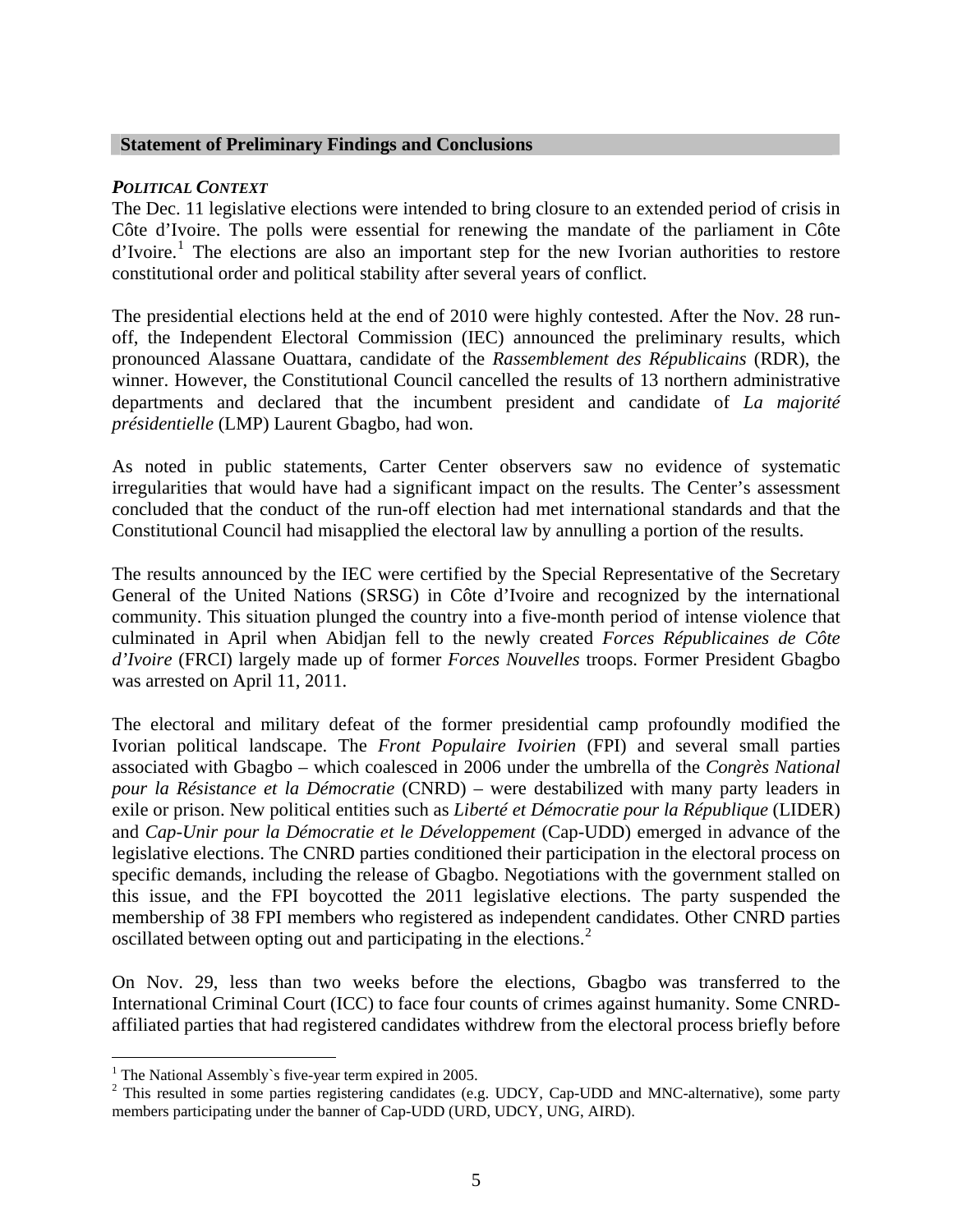again confirming their participation after receiving government incentives, including the release of some of their party members. Conversely, 16 of the 38 independent candidates affiliated with the FPI withdrew from the process.

During the presidential election, Ouattara benefitted from the support of a coalition of parties, the *Rassemblement des Houphouëtistes pour la Démocratie et la Paix* (RHDP), following the first round of the presidential election.<sup>[3](#page-5-0)</sup> The coalition intended to coordinate candidate nominations for the legislative elections.<sup>[4](#page-5-1)</sup> However, with the exception of two candidate lists, the parties were unable to come to an agreement, leading the RHDP to run essentially as separate entities. This created some tension as allies competed against one another within constituencies. Within the respective RHDP parties, the nomination process also created discontent and resulted in the independent candidacies of several members.

Through the 200[5](#page-5-2) Pretoria Agreement on the Peace Process in Cote d'Ivoire,<sup>5</sup> the Ivorian parties invited the United Nations to play a role in the electoral process during the presidential and legislative elections. This confidence-building mechanism took the form of a certification mandate through which the SRSG would monitor and certify ¨that all stages of the electoral process provide all the necessary guarantees for holding of open, free, fair and transparent presidential and legislative elections in accordance with international standards<sup>®</sup> and other agreed criteria.<sup>"[7](#page-5-4)</sup> Working closely with the SRSG, President Blaise Compaoré of Burkina Faso, the facilitator of the  $2007$  Ouagadougou Peace Agreement,<sup>[8](#page-5-5)</sup> also maintained contacts with various stakeholders and worked to create a constructive climate for political dialogue.

## *LEGAL FRAMEWORK*

The Constitution of the Republic of Côte d'Ivoire guarantees basic human and political rights, including the right to vote for all citizens 18 years of age; the freedom of assembly, speech, and to demonstrate; and the right to form political parties among others. Political parties formed on regional, religious or ethnic basis are prohibited. Article 32 enshrines the obligation for an independent electoral commission to organize elections. Public authorities have a constitutional obligation to respect, protect and promote basic individual rights.

Côte d'Ivoire has also signed and ratified a series of international conventions pertaining to the conduct of elections. These treaties include: the International Covenant on Civic and Political Rights (ICCPR);<sup>[9](#page-5-6)</sup> Convention on the Elimination of All Forms of Discrimination against Women; Convention on the Political Rights of Women; African Charter on Human and Peoples' Rights; the Protocol to the African Charter on Human and Peoples' Rights on the Rights of

<span id="page-5-0"></span> $3$  The coalition was composed of the RDR, PDCI, UDPCI, MFA, a faction of the PIT and the newly created UPCI.

<span id="page-5-1"></span><sup>&</sup>lt;sup>4</sup> The coalition members agreed to coordinate lists in those areas where RHDP did not gain more than 50 percent of the vote during the presidential elections.

<span id="page-5-2"></span> $<sup>5</sup>$  Signed April 6, 2005.</sup>

<span id="page-5-3"></span> $6^{\circ}$  SC 1765 (2007).

<span id="page-5-4"></span><sup>&</sup>lt;sup>7</sup> SC 2000 (2011). The additional criteria, previously elaborated in the  $16<sup>th</sup>$  Report of the Secretary General on the UNOCI included: peace, inclusivity, state media, voters' list and results monitored via media monitoring, reports from field based monitoring teams, parallel tabulation of tally sheets, and the analyses of complaints.(S/2008/250, § 32).

<span id="page-5-5"></span> $8$  Signed March 4, 2007.

<span id="page-5-6"></span><sup>&</sup>lt;sup>9</sup> Ratified on March 18, 1969.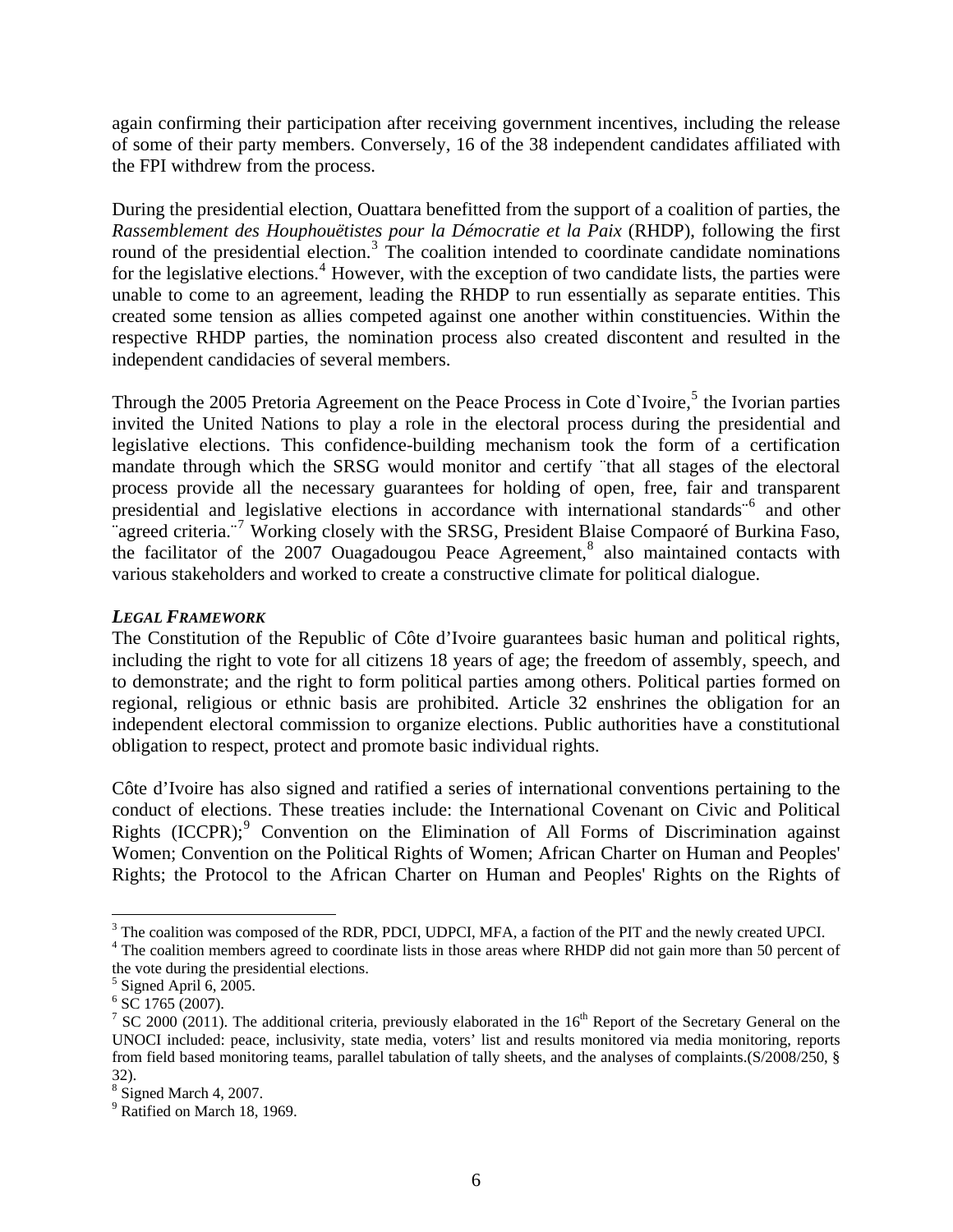Women in Africa; the African Charter on Democracy, Elections and Governance; the African Union Convention on Preventing and Combating Corruption; and the ECOWAS Protocol on Democracy and Good Governance.<sup>[10](#page-6-0)</sup>

The national electoral framework has been regularly adapted to accommodate political considerations on an ad-hoc basis. The framework for the legislative elections is composed of several legal texts, primarily the constitution and the electoral code,<sup>[11](#page-6-1)</sup> the Ouagadougou Peace Agreement,<sup>[12](#page-6-2)</sup> and its subsequent components as well as amendments to the legal framework imposed by these agreements. The result is a fragmented framework, composed of various texts of unequal legal value, providing contradictory provisions and leaving several gaps.

Electoral and political actors frequently disregarded legal requirements that did not meet political expectations or concerns. While this dynamic can be attributed to the complex political situation, it has weakened the law as a tool to guide the electoral process. Although the electoral code was amended in 2008 in preparation for the presidential elections, the sections related to the legislative elections were left unchanged.

The Carter Center encourages the newly elected National Assembly to review and reform the electoral framework to address legal gaps and inconsistencies well in advance of the next electoral cycle.

# *ELECTION SYSTEM*

The National Assembly is elected under the simple majority system. There are 169 single seat constituencies and 36 multi-seat constituencies for a total of 255 seats. The government increased the number of seats from 225 to 255 in  $2011$ .<sup>[13](#page-6-3)</sup> Seats are allocated to the candidate or lists that attain the highest number of valid votes.

In majoritarian systems, the establishment of constituency boundaries is particularly critical. According to international obligations as well as constitutional principles, the equality of the vote should be respected.<sup>[14](#page-6-4)</sup> In Côte d'Ivoire, the IEC proposes constituency boundaries, and the final decision is vested with the government. The initial IEC proposal on new constituent boundaries was never made public, preventing an assessment of the impact of the final decision made by the government. While there is no legal text to support it, the 2011 distribution of seats and the subsequent electoral map was allegedly based on the estimated population, the size of electoral districts, the number of localities as well as other factors related to the ability to guarantee one seat per district and avoid reducing the number of seats previously allocated to each district.<sup>[15](#page-6-5)</sup> A

1

<span id="page-6-0"></span><sup>&</sup>lt;sup>10</sup> Protocol A/SP1/12/01 on Democracy and Good Governance, Supplementary to the Protocol Relating to the Mechanism for Conflict Prevention, Management, Resolution, Peacekeeping and Security.

<span id="page-6-1"></span> $^{11}$  Law No. 2000-514 of the Aug. 1, 2000 Electoral Code was amended by Order No. 2000-133 of April 14, 2008.

<span id="page-6-2"></span><sup>&</sup>lt;sup>12</sup> The Ouagadougou Political Agreement was signed on March 4, 2007.

<span id="page-6-3"></span><sup>&</sup>lt;sup>13</sup> Decree  $\overline{N}^{\circ}$  2011-264 from Sept. 28 2011. Regarding the determination of the electoral constituencies for the 2011-2016 legislature.

 $14$  UN, ICCPR, art. 25(B).

<span id="page-6-5"></span><span id="page-6-4"></span><sup>&</sup>lt;sup>15</sup> The formula for constituency delimitation was based on population density (55 percent), the size of districts (25 percent) and the number of localities (20 percent). Other political factors were taken into consideration, including the number of seats that had been previously allocated to that area, so that the number of seats would not be reduced.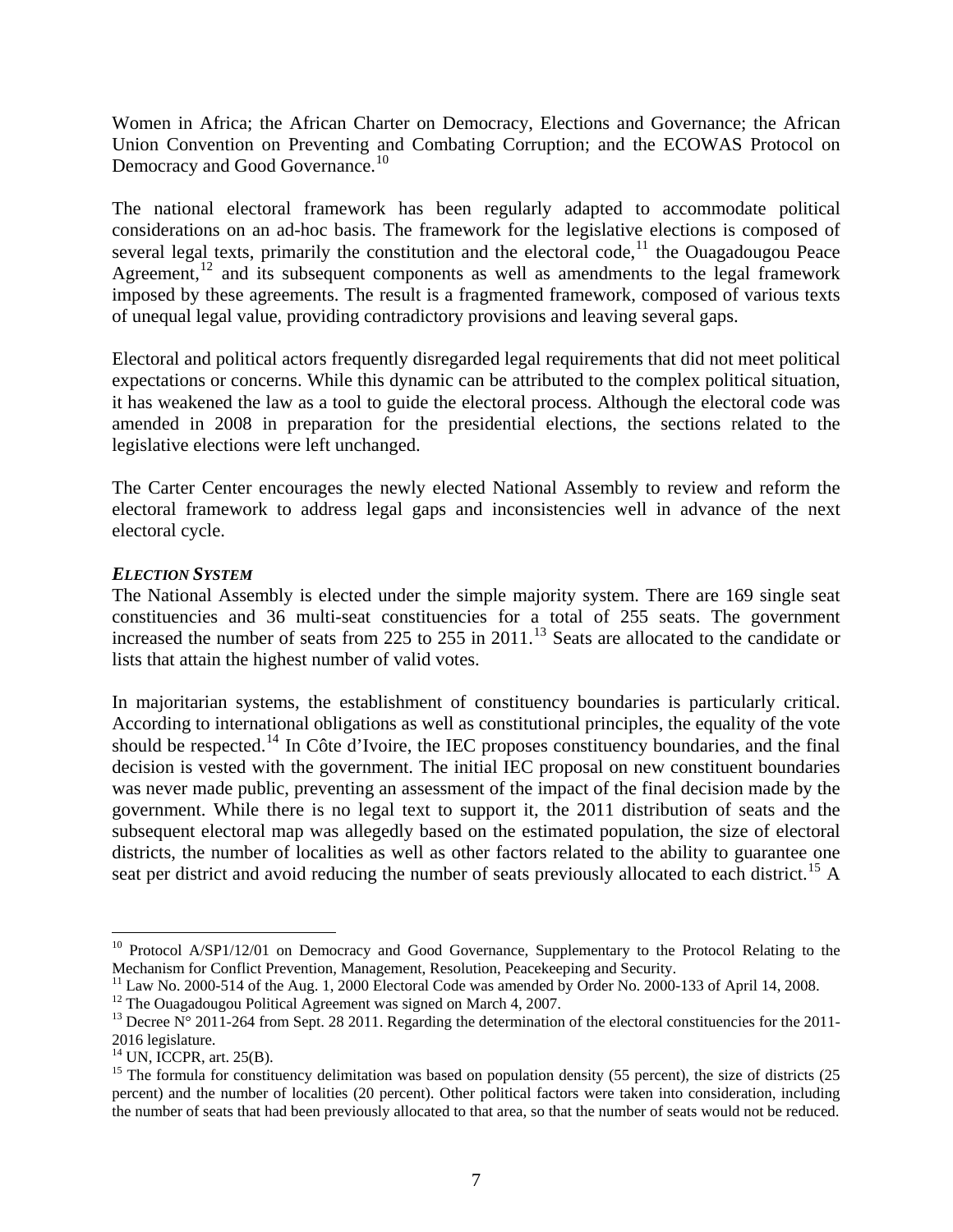national census was last conducted in 1998. Newly introduced administrative boundaries also affected the constituency delimitations.

The Carter Center expresses serious concern that Côte d'Ivoire's constituent boundaries perpetuate major distortions in the representative value of each seat. In the most extreme, a seat in constituency 122 in Kabadougou represents an electorate of 2207 eligible voters, while a seat in constituency 41 in Abidjan represents 106,834 eligible voters. As such, the variations in the relative weight of each vote range from 1 to 48. The distribution of seats also favors the northern regions that have a low population density and heavily discriminates against urban areas. This is particularly true in Abidjan, which represents almost 30 percent of the electorate but holds only 10 percent of the seats. While TCC recognizes that distributing seats among regions in a situation where a single major urban center dominates and the population density varies significantly is difficult, especially in a unicameral system, the State's obligations in terms of fair representation or constitutional rights to equal treatment should prevail.<sup>[16](#page-7-0)</sup> The government and future electoral bodies should also endeavor to make transparent decisions based on legal and objective criteria.<sup>[17](#page-7-1)</sup>

### *ELECTION ADMINISTRATION*

An independent and impartial electoral authority that functions transparently and professionally is recognized internationally as an effective means of ensuring that citizens are able to participate in genuine democratic elections and that other international obligations related to the electoral process can be met. $^{18}$  $^{18}$  $^{18}$ 

As an independent election management body, the IEC is responsible for implementing and supervising all electoral operations and has considerable legal authority. The current composition of the IEC was established in 2006, and consists of  $31$  members<sup>[19](#page-7-3)</sup> appointed based on the Pretoria Agreement formula which required two representatives of each of the ten party signatories of the Linas-Marcoussis Agreement, as well as other members from governmental, ministerial, judicial, and presidential bodies.<sup>[20](#page-7-4)</sup>

In light of the 2010 change in government, the IEC was shuffled in August  $2011<sup>21</sup>$  $2011<sup>21</sup>$  $2011<sup>21</sup>$  with the nomination of new members representing the president of the republic, relevant ministries, the Superior Council of Magistrates and bar association. The RDR, PIT and the ex-rebel movements also took this opportunity to designate new representatives. Representatives appointed by the former administration on regional, departmental and local commissions, save for a few exceptions, have not been systematically replaced.<sup>[22](#page-7-6)</sup>

<span id="page-7-0"></span> $16$  The principle of the equality of the vote is at the base of all pertinent international legal treaties, starting with ICCPR, art. 25(b). Article 33 of the constitution stipulates that "Suffrage is universal, free, equal and secret." <sup>17</sup> UN Human Rights Committee, General Comment, Art. 25.

<span id="page-7-1"></span>

<sup>18</sup> Idem. Art. 25, para. 20.

<span id="page-7-3"></span><span id="page-7-2"></span> $19$  The current number is 30, as the position entitled to the representative of the President of National Assembly is vacant, after the mandate of the National Assembly was terminated by President Ouattara. 20 Twenty members for signatories, with the right to vote, and 11 for ministries and institutions with no right to vote.

<span id="page-7-5"></span><span id="page-7-4"></span><sup>&</sup>lt;sup>21</sup> Decree n. 2011 – 207, Aug. 10, 2011, Nomination and replacement of members of the IEC.

<span id="page-7-6"></span> $22$  IEC officials informed TCC that reappointing election management officials on the local level would have been such a long process that it would have affected the election timeline.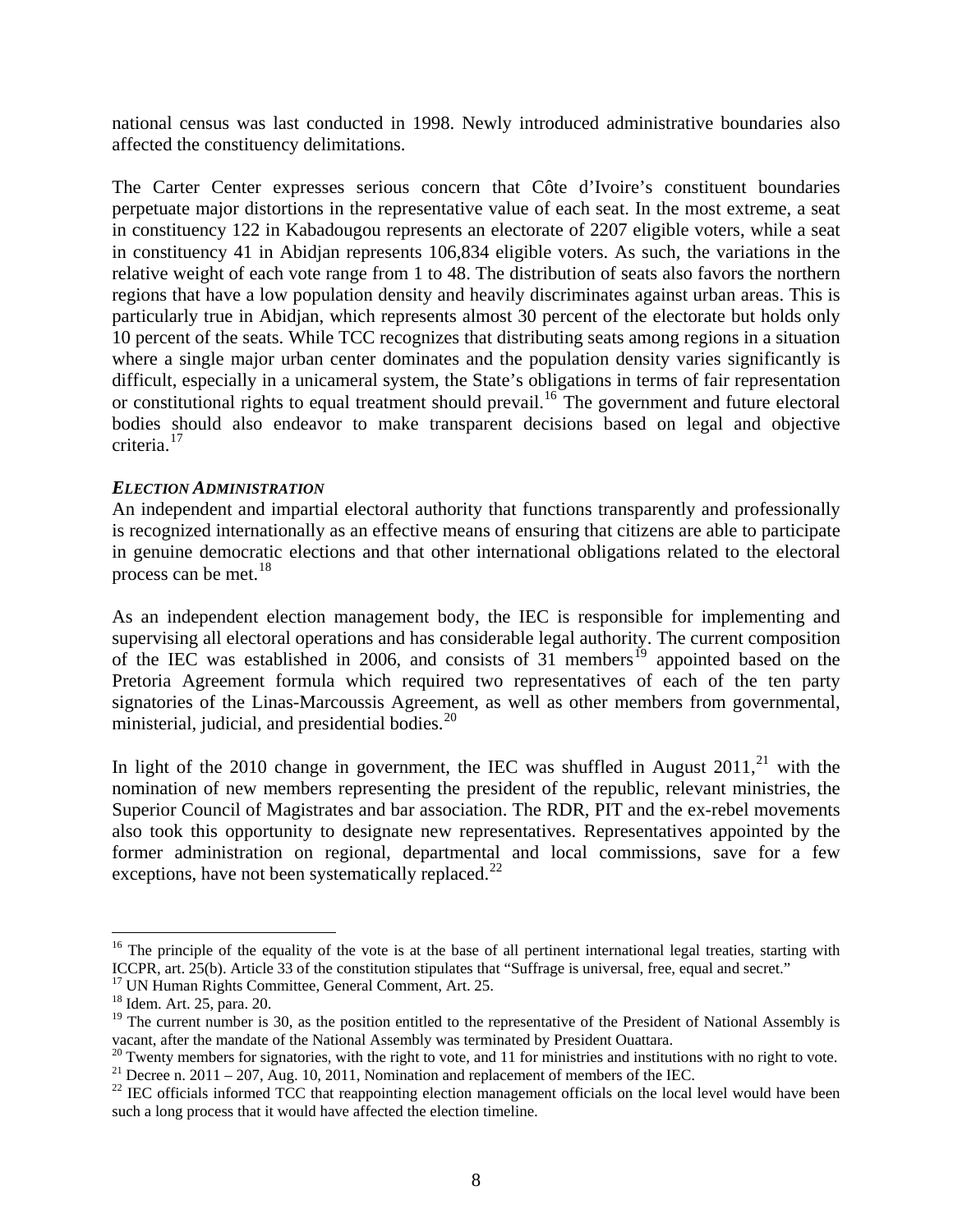Opposition parties, most notably the FPI, but also the CNRD parties and the recently created Lider, criticized the composition of the IEC and called for the appointment of a "more neutral" election management body. In response, a fifth vice-presidential position was created for the FPI, however that position remained vacant as the party deemed the measure insufficient to meet their demands.

In order to conduct its work, the IEC established lower level commissions, at each administrative level including 19 regional commissions, each placed under the direct supervision of an IEC commissioner, 75 departmental commissions, 45 district commissions and 263 local commissions.<sup>[23](#page-8-0)</sup> These bodies essentially duplicate the composition of the central commission, and include over 10,000 commissioners. The current IEC structure corresponds to previous administrations and was left untouched in spite of successive redistricting. Considering the tight deadlines left to the IEC, it would have been impossible to reconfigure the lower level election administration structure, even to adapt it to the new constituent boundaries before the elections were held.

The commission addressed the inconsistencies between the structure of the electoral administration and the newly reconfigured constituency delimitations by appointing 150 locations as special "*commission de reference."* These centers were in charge of receiving and tabulating the results on a local level before sending the results to the departmental and regional bodies. Unfortunately, the list of the 105 "reference commissions" was only transmitted the week preceding the polls, making it difficult for local commissioners to plan accordingly.

In the aftermath of the post-election crisis, the Carter Center encouraged key stakeholders to consider provisional adjustments to the election management body, so as to re-build confidence among all parties in preparation of the legislative elections. Although this was not undertaken, the commission appears to have exercised its duties in an impartial manner.

While the IEC originally suggested holding the legislative elections during the first trimester of 2012, the December 2011 date was ultimately driven by external considerations unrelated to the election administration. The Carter Center notes that the IEC had to prepare for these elections within a tight timeline, leaving little flexibility.

During the process of organizing presidential elections, the IEC had to take political circumstances into consideration. As a result, it generally avoided making politically sensitive decisions. This again happened during the 2011 legislative elections, when, for example, the window for candidate registration was twice extended for the benefit of political parties. The delays imposed by major political parties during the candidate nomination process also impacted the delivery of ballots, which put considerable pressure on the commission and its partners to pack and deliver sensitive materials to the local constituencies on time.<sup>[24](#page-8-1)</sup> While it demonstrates the limits of the IEC autonomy and the difficulties to fully exercise its competencies in a

<span id="page-8-0"></span><sup>23</sup> *Commission Electoral Regional* (CER), *Commission Electoral Departemental* (CED), *Commission Electoral Sous-Prefectoral* (CESP), and the *Commission Electoral Locale* (CEL). 24 In Bondoukou, Koun Fao and Bouna, sensitive material arrived at department level less than 48 hours before the

<span id="page-8-1"></span>elections, as opposed to the five days advance initially planned.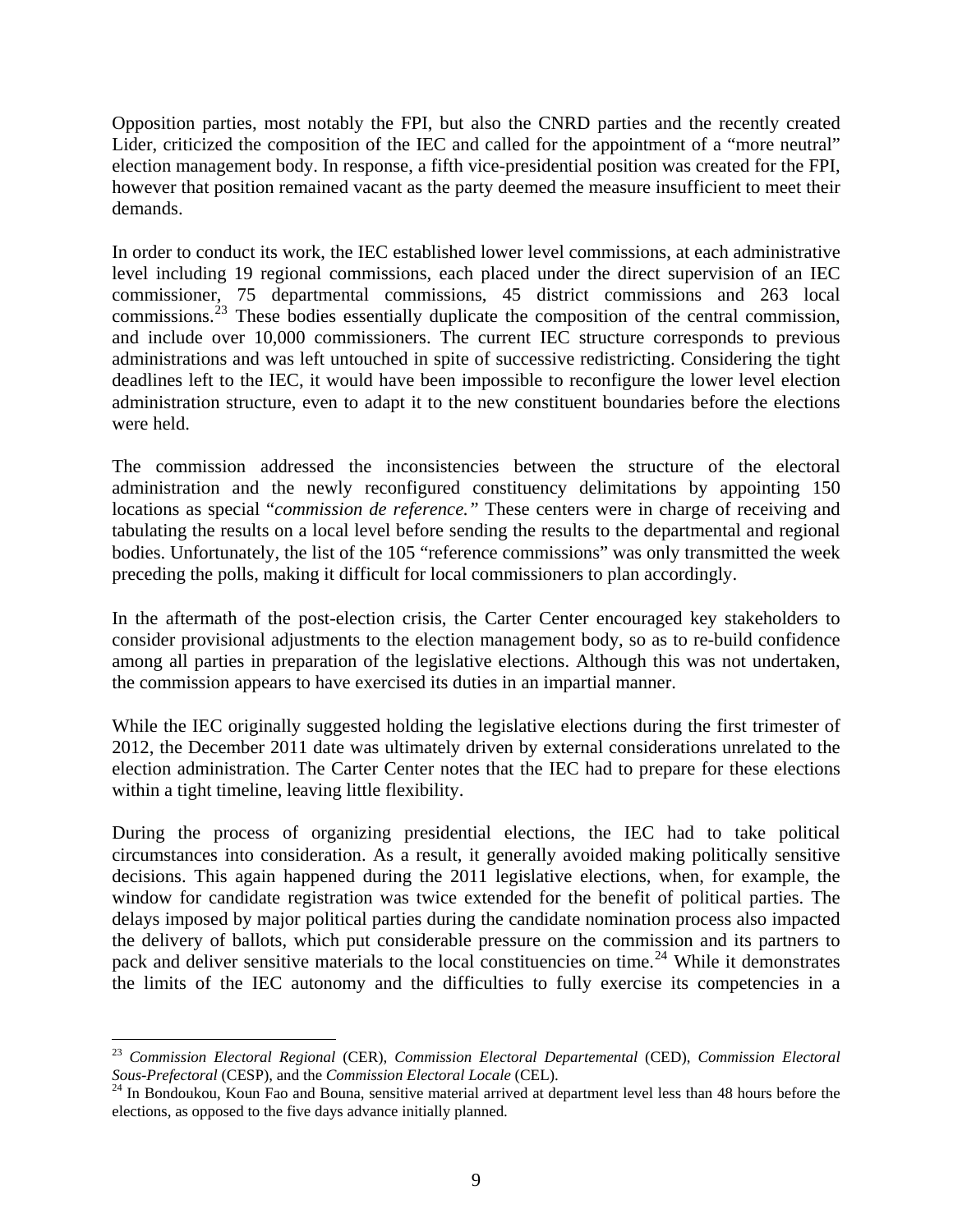sensitive political context, the commission's efforts were intended to support an open electoral process without exacerbating political tensions.

Unfortunately, these efforts did not extend to effective external communication and the transparency of the commission and its work. Both electoral stakeholders and the public had difficulty to receive information from the commission about its work and decisions. Commission meetings were generally closed to the public and information was rarely shared through formal channels.

Although the IEC regularly communicated information about the process through press conferences and public statements, detailed information about decisions, instructions and procedures adopted by the IEC were not generally made available to the public. Internal communication and coordination between the IEC and their subsidiary bodies was also insufficient. At times, local commissioners received essential information through the telephone or during meetings with the regional supervisors, rather than official communications. According to observer reports, local commissioners were informed of electoral procedures, such as the deployment of sensitive electoral material and process for the tabulation of results only seven days before the polls during the trainings held by the regional supervisors.

A local commissioner also informed Carter Center observers that he learned about certain key procedural changes on television, rather than receiving an official notification from the IEC, such as the ability for an individual to vote with a ¨proof of identity¨ for voters who lost their ID and voter card. The Center's observers reported that the IEC failed to follow up on the announcement with an information campaign at the local level, undermining the opportunity for people to obtain information from local authorities that could have affected their ability to vote.<sup>[25](#page-9-0)</sup>

In contrast to other information, polling and counting procedures, which were quite similar to those applied during the presidential elections, were issued in a timely manner by the IEC. Local commissioners and polling staff were trained on polling and counting procedures in cascading levels in the week preceding the elections.

Procedures on the transmission and tabulation of results however remained unclear until the eve of the elections. The IEC issued a press release on Dec. 2 stating that, as in the presidential elections, officials would conduct both a manual as well as electronic tabulation of results. The Carter Center requested and obtained a document from the IEC outlining the procedures to be applied, which was identical to the protocol for transmission and tabulation of results drafted by the IEC between the two rounds of the presidential elections, with the date written in by hand. Carter Center observers reported that a majority of departmental and local commissions were still awaiting instructions less than a week before the elections about the transmission and tabulation of results.

1

<span id="page-9-0"></span><sup>&</sup>lt;sup>25</sup> Local commissioners were also challenged to conduct their work due to a lack of material support. During the post-election crisis, many election administration offices were destroyed or ransacked. A number of them were relocated. Despite efforts by the IEC in cooperation with UNOCI to replace equipment damaged in the post-election violence, observers reported cases of local commissions still missing essential office equipment, such as computers and chairs in Gagnoa, Duekoue, Man, Bangolo, Agboville, Bouaké, Gboguhe, and Bonoua.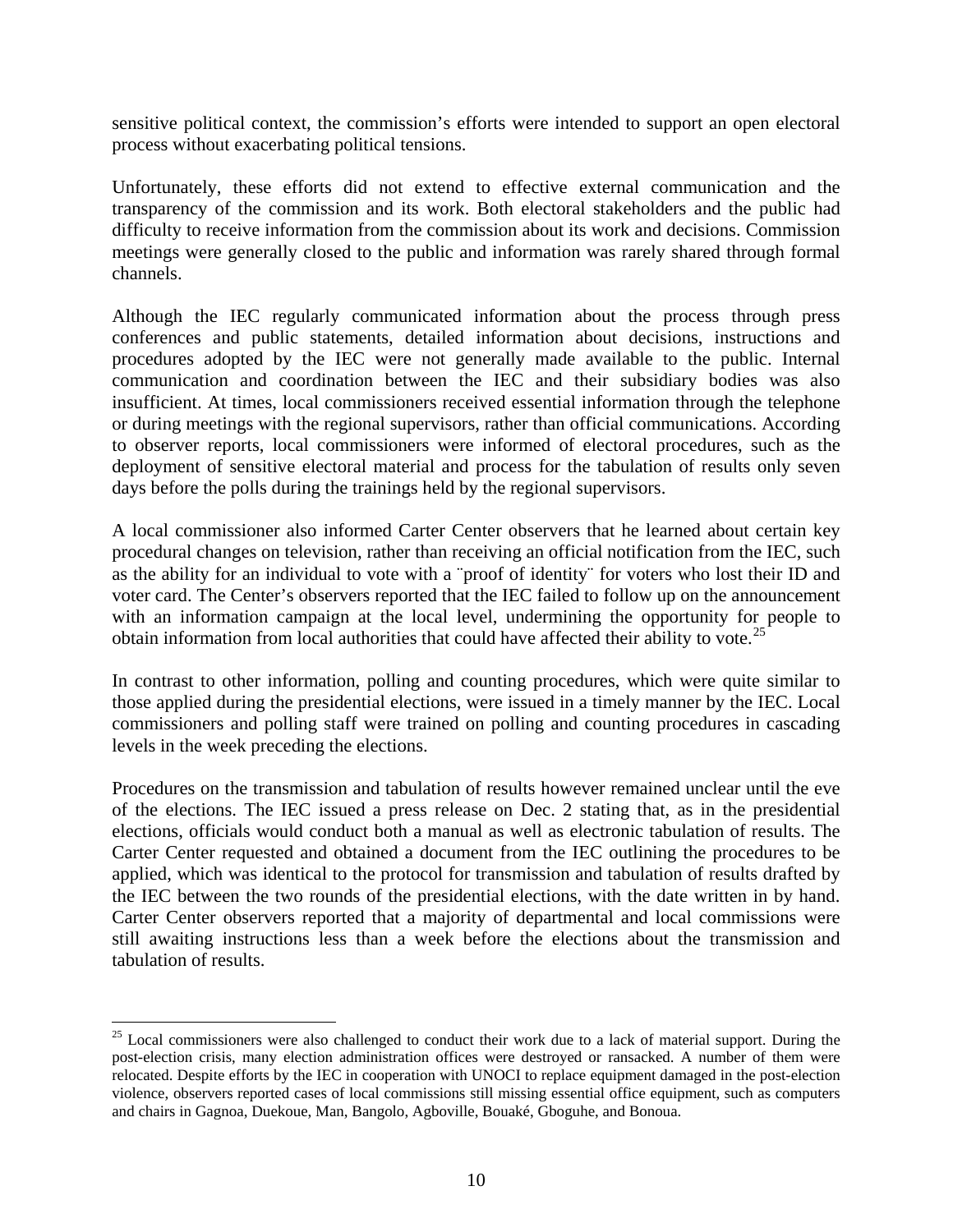The timely issuing and communication of procedures by election authorities is essential to allow for adequate training of election officials and to inform stakeholders and the general public. The Carter Center strongly encourages future electoral management bodies to strengthen both internal and external communication, enhancing the capacity of electoral stakeholders to follow the process effectively. The Center also encourages the commission to publish its decisions and documents more systematically through a diversity of channels and to open meetings to public participation.

### *VOTER EDUCATION*

 $\overline{a}$ 

Voter education efforts are necessary to ensure an informed electorate is able to effectively exercise their right to vote.<sup>[26](#page-10-0)</sup> The fulfillment of the international obligation of universal suffrage is partially dependent on effective voter education.<sup>[27](#page-10-1)</sup>

The IEC produced little in terms of efforts to provide Ivorians with voter education. It produced some billboards in the two weeks prior to election day as well as posters, however, outreach materials were largely absent in the polling stations. With the support of international partners, the IEC also produced a short video simulating voting and counting operations. The video was broadcast on national TV four times after the evening news in the week prior to the elections. While this effort contributed to voter education efforts, the Carter Center notes that voter education disseminated mainly through the mass media is insufficient in addressing existing needs, especially given that populations who could have benefited the most from voter education did not necessarily have access to the mass media. $^{28}$  $^{28}$  $^{28}$ 

Carter Center observers met with civil society organizations engaged in voter education activities in several regions. However, significant discrepancies were discernable among regions.<sup>[29](#page-10-3)</sup> As election day neared, several political parties reached out to their supporters to explain how to cast their ballot.

While political parties and civil society organizations can contribute to voter education efforts, internationally recognized good practice indicates that impartial and consistent voter education is the primary responsibility of state organs, chiefly the election management body.

Carter Center observers reported personal initiatives by local commissions to reach out to the electorate; however such activities were limited in scope and mainly relied on the motivation of individuals involved. The IEC should have made better use of lower level commissions throughout the country to increase voter education efforts, though these activities should have been budgeted and mobilized in a timely manner.

<span id="page-10-0"></span><sup>&</sup>lt;sup>26</sup> ICCPR, Art. 25; United Nations Human Rights Committee, General Comment 25, paragraph 11<sup>27</sup> Norwegian Helsinki Committee, Manual for Election Observation, sec. 5.5

<span id="page-10-2"></span><span id="page-10-1"></span> $28$  Statistics about invalid ballots established by the IEC after both rounds of the presidential elections highlighted significant regional differences, with the least developed regions recording four times the number of invalid ballots than in Abidjan. These statistics demonstrate the limits of voter education through the mass media and the need for increased grassroots outreach.

<span id="page-10-3"></span><sup>&</sup>lt;sup>29</sup> Civil society organizations were especially active in voter education in Abidjan and other bigger cities such as Bouake, Daloa and San Pedro. Carter Center observers encountered little or no voter education activities in Aboisso or Bondoukou.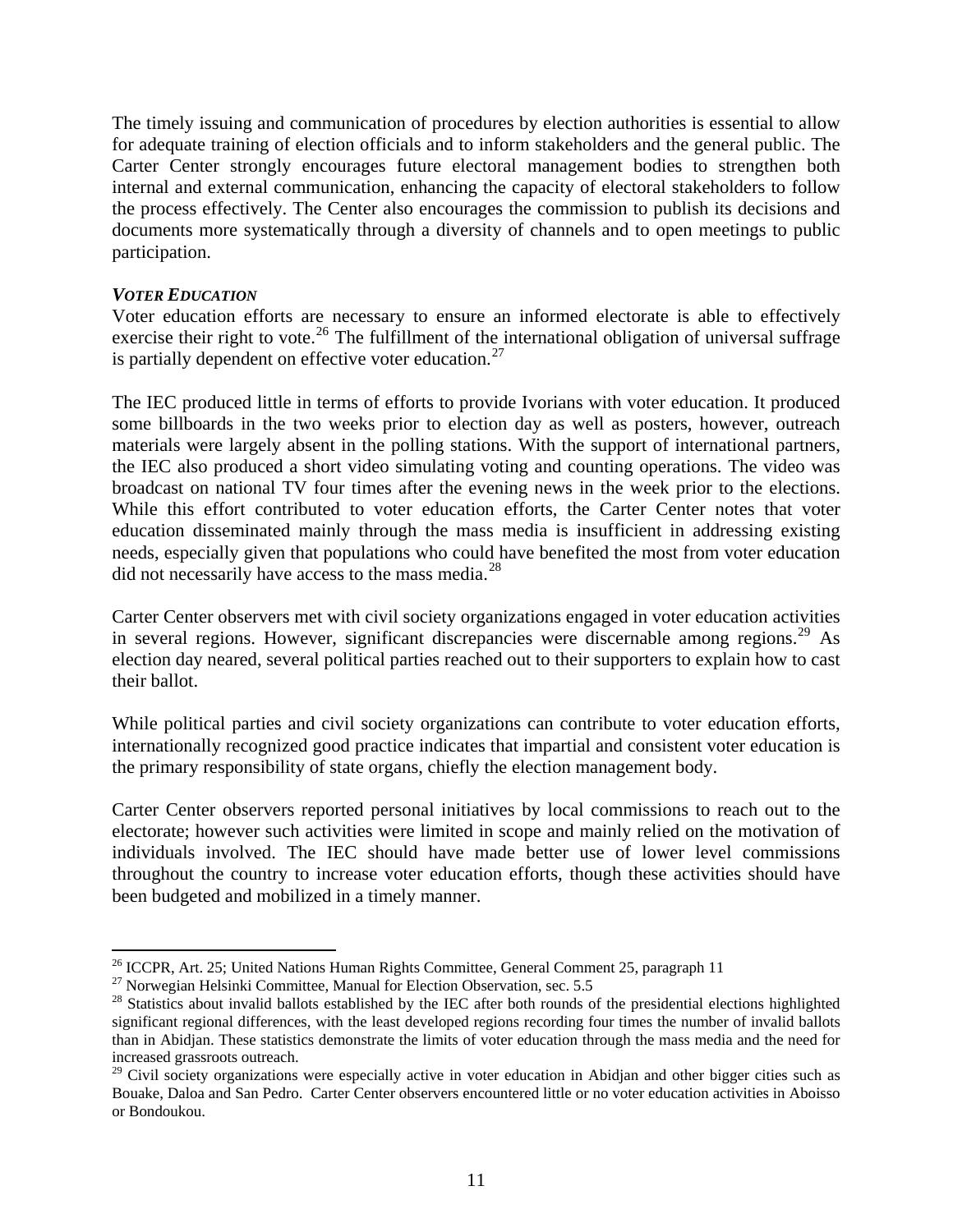The post-presidential election crisis also demonstrated that voter education needed to go beyond the mobilization of voters and information on polling procedures. Increased communication to clarify the respective roles of institutions involved in the electoral process as a whole would have been useful, as well as efforts to enhance information about the role of the National Assembly.

The Carter Center urges future electoral management bodies to seriously consider the need for comprehensive voter education, and for the state to provide funding for these activities.

#### *VOTER REGISTRY*

 $\overline{a}$ 

Voter registration is recognized as an important means to ensure every citizen the right to vote. Where registration of voters is required, it should be facilitated and obstacles to such registration should not be imposed. $30$ 

The president of the IEC, Youssouf Bakayoko, declared in a Nov. 24 interview that the 2010 voter registry would be used for the legislative elections. This was the first time that the issue of the registry was discussed publicly. The IEC president argued that it was preferable to avoid reopening the existing registry, given the post-election crisis.

The voter registry for the presidential elections, which included 5,725,721 voters, was endorsed by the main political stakeholders in September 2010, and certified by the SRSG. Voter registration was carried out with an *ad hoc* identification process aimed at delivering new ID cards. This operation stretched over an exceptionally long period, almost two years from the launch of registration to the final voter list, and was marked by difficulties in practical implementation and recurrent political deadlocks.

In its preliminary statement following the run off of the presidential elections, the Carter Center acknowledged the political acceptance of the voter list, while expressing reservations with regard to the overall results of the voter registration process in light of the initial targets set by the Ivorian actors and international good practice. The Center also highlighted that some 800,000 persons who participated in the identification and voter registration process, were not included, for varying reasons, on the final voter list.<sup>[31](#page-11-1)</sup> The Carter Center also underlined that, due to the administrative requirements to be able to register and the difficulties the process faced, several hundred thousand registrants were likely to have not been able to register.<sup>[32](#page-11-2)</sup>

The voter register is thus far from as inclusive as it should be with regard to the right of citizens to effectively participate in public life, as entrenched in international law. The Ouagadougou agreement set April 1, 1990 as the static date for the youngest citizens to participate in the

<span id="page-11-0"></span> $30$  UN HRC, General Comment no. 25 "The right to participate in public affairs, voting rights and the right of equal access to public service", para. 11.

<span id="page-11-1"></span><sup>&</sup>lt;sup>31</sup> These persons can be grouped into four categories: some 500,000 persons on the "grey list" who could not provide evidence of their Ivorian nationality; 207,000 people that registered for the purposes of getting a new ID card, but turned 18 since Apr. 1, 2010; 55,000 people withdrawn from the provisional list after the administrative verification of the list against civil registries and 20,000 people rejected for technical reasons.

The Permanent Consultative Framework of the Ouagadougou Political Agreement, including during the time of President Gbagbo, Prime Minister Soro, PDCI President Bédié and RDR President Ouattara, explicitly committed to address the situation of the third and forth categories after the presidential elections.<br><sup>32</sup> Cote d'Ivoire Presidential Run-off Election: High Voter Turnout Amid Political Tension, Nov. 30, 2010.

<span id="page-11-2"></span>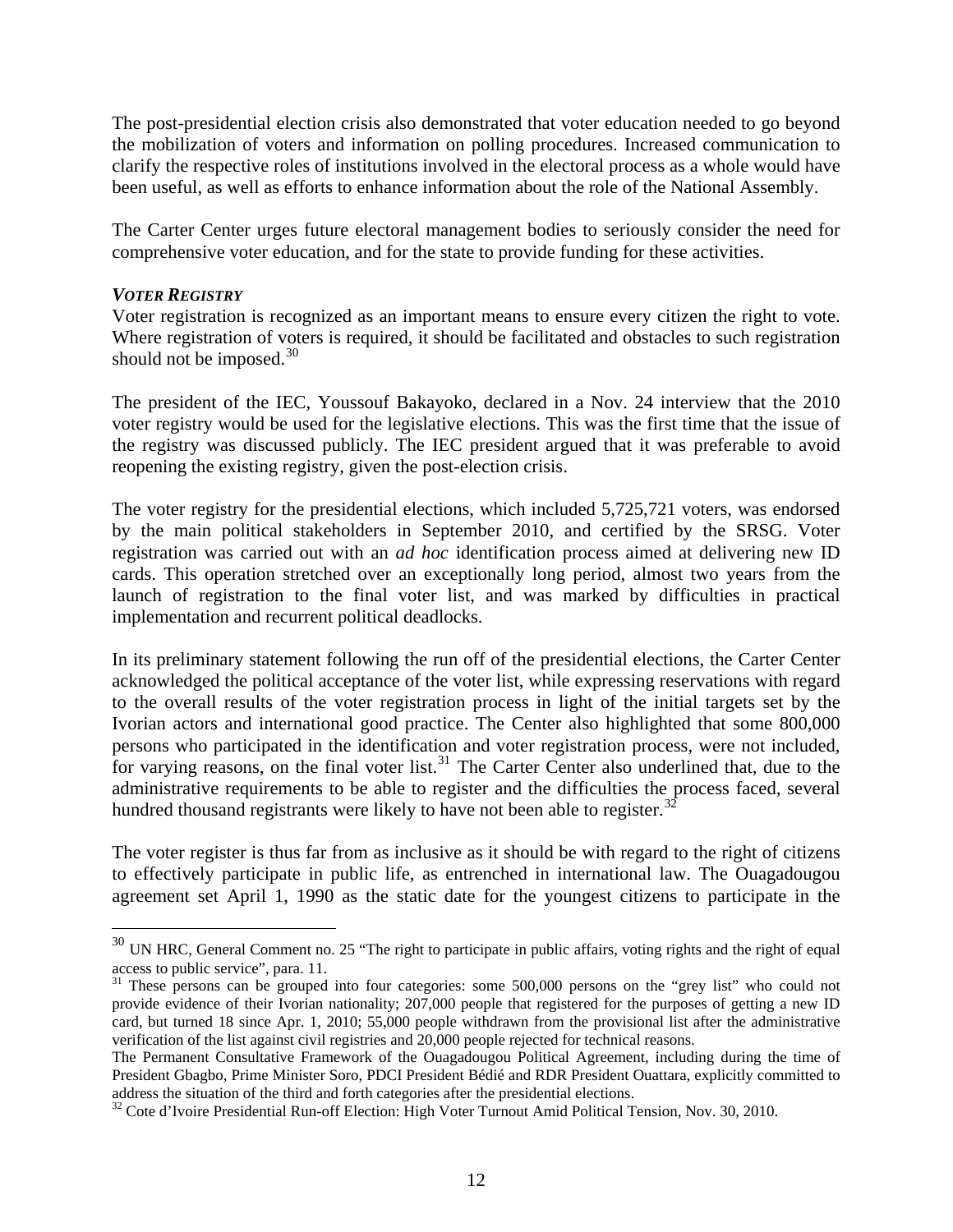election. As no adjustments were made, the register does not meet the constitutional right for citizens that are eighteen years of age and older to participate in the elections.

Still, considering the tight electoral timeline driven by political considerations, and the technical and financial implications of reopening registration, the Carter Center understands that it was effectively impossible for the IEC to update the voter register. Furthermore, the decision to not allow citizens the right to alter their principle address of registration, even if adopted prior to the presidential election, could effectively disenfranchise many who moved for personal reasons or because of the post-electoral crisis.

The Carter Centre urges the Government of Côte d'Ivoire and the IEC to seriously consider how to include those who could not register as voters, as well as to explore how to set up a registration mechanism that would allow building upon the current voter register while guaranteeing inclusivity and sustainability of the State's investment in the register.

## *CANDIDATES, PARTIES AND THE CAMPAIGN ENVIRONMENT*

The right of individuals to participate in public affairs, including the establishment of political parties and freedom of association, expression and assembly are obligations under international  $law.<sup>33</sup>$  $law.<sup>33</sup>$  $law.<sup>33</sup>$ 

*Nominations.* In order to be eligible for the legislative assembly an Ivorian citizen must be between the age of 25 and 75 and enjoy the right to vote.<sup>[34](#page-12-1)</sup> Additionally, continuous residency in Côte d'Ivoire for five years prior to election day is required as well as a relatively modest deposit of 100,000 FCFA (\$201 USD) and proof of financial solvency. Each candidate must present their nomination papers along with a replacement candidate, who must submit to the same conditions of eligibility, other than the deposit). The law requires certain classes of civil servants running for public office to offer a letter of resignation to avoid a potential conflict of interest if the candidate wins.<sup>[35](#page-12-2)</sup> While the overall framework for candidacy complies with most commonly agreed principles, there are a few troubling aspects. First, the law does not allow for naturalized citizens to stand for public office.<sup>[36](#page-12-3)</sup> Second, given the various categories of citizens who were excluded from the voter register, some of those who were eligible to stand for office were deprived of their right to candidacy.<sup>[37](#page-12-4)</sup>

The registration process, which opened on Oct. 17, was affected by several factors. According to law, the process should have closed on Oct. 26. However, the main political parties failed to submit their nominations papers by the deadline and thus the IEC extended registration to Oct. 31. RDR and PDCI both filed their candidates' nomination papers late on Oct. 31. These files were being processed by the IEC, when on Nov. 3, the IEC chairman made an announcement

<span id="page-12-1"></span><span id="page-12-0"></span> $33$  ICCPR, Article 25(a); ICCPR, art. 21, U.N.HRC General Comment no. 25, para. 26.<br><sup>34</sup> The criteria to be registered, related to age, nationality and judicial status. However, in the current context, most are related to the negotiated conditions for establishing the register. The Carter Centre previously issued several

<span id="page-12-2"></span>documents specifically dealing with the issue of voter registration: Dec. 22, 2008, May 8, 2009 and Feb. 1, 2010.<br><sup>35</sup> Professionals including civil servants, magistrates, army officers and others working in an official ca state are required to present a resignation document confirming upon taking office.<br><sup>36</sup> Article 71 and 72 contain apparent contradictions. Article 71 bans naturalized citizens to run while Article 72

<span id="page-12-3"></span>allows candidates that have been citizens for at least 10 years.  $37$  UN, ICCPR, art. 25(b).

<span id="page-12-4"></span>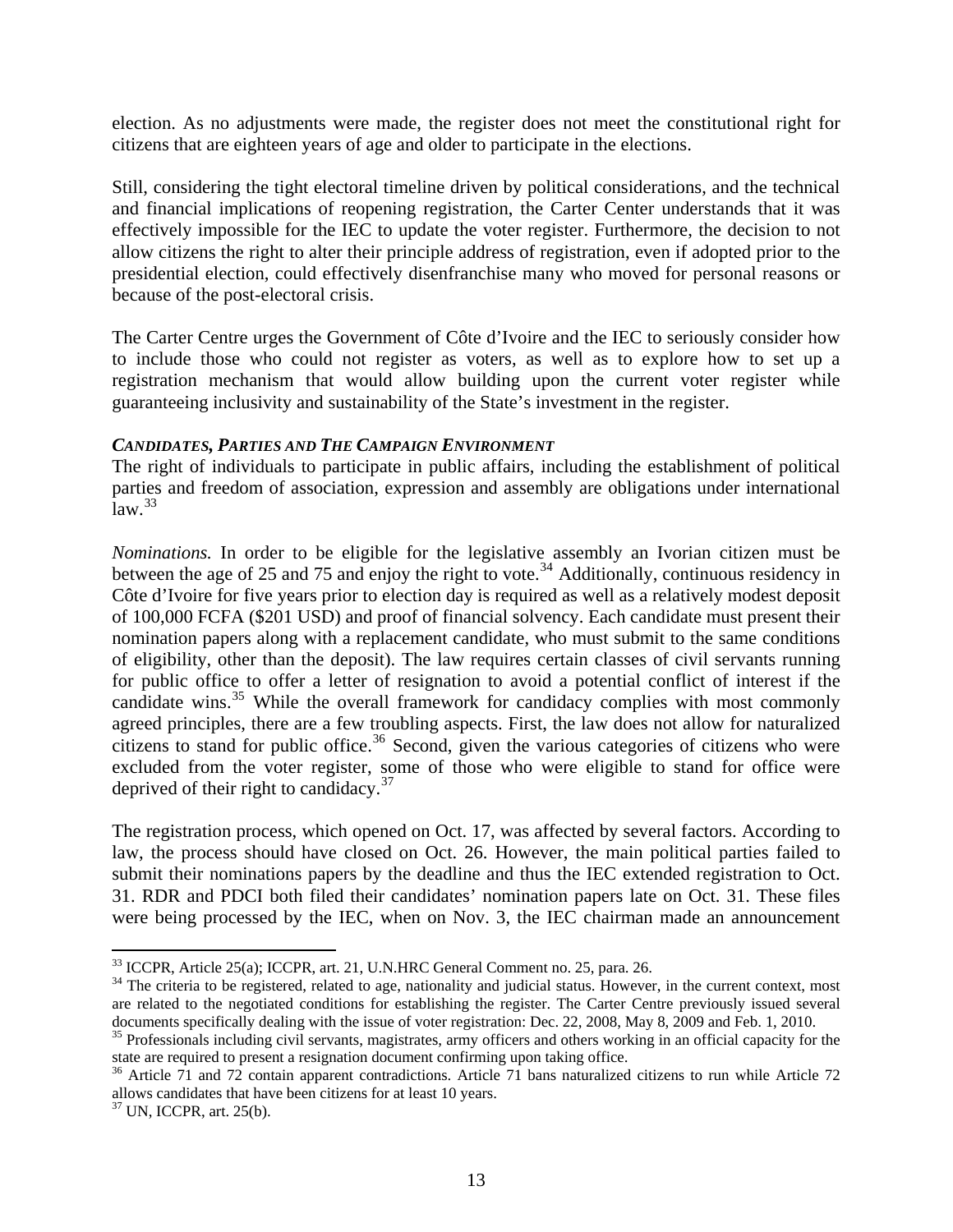that candidate registration would be reopened for one additional day on Nov. 4 ostensibly to accommodate candidates from three small CNRD parties. The RHDP also took advantage of this opportunity to reorganize their candidate lists and in particular for the PDCI to submit additional nominations following disagreements within the coalition. Two consecutive laws amending the Electoral Code were adopted to adjust the law regarding the registration deadlines. These extensions are illustrative of an atmosphere in which electoral participants failed to adhere to clear standing laws and procedures, placing the IEC in an unenviable political situation in order to enforce the law or accommodate important political actors.

The IEC registered a total of 946 candidates or lists of candidates<sup>[38](#page-13-0)</sup> and rejected 18 nominees. including 12 candidates who withdrew their candidacy prior to the registration deadline. The IEC made commendable efforts while considering candidate nominations in communicating with individual candidates to ensure they had the possibility of completing their nomination packages when supporting documents were missing. Twenty-two complaints were filed with the Constitutional Council regarding 17 registrants. Out of these, the Constitutional Council deemed three candidates ineligible, bringing the total number of candidates to 943.<sup>[39](#page-13-1)</sup>

*Campaign Period.* The official campaign period started on Dec. 3 at midnight and closed on Dec. 9. While a one-week campaign is prohibitively short, many political parties' candidates engaged in campaign activities before the official period. Two weeks ahead of the campaign opening, observers reported several political parties organizing public meetings to present their candidates.<sup>[40](#page-13-2)</sup> Throughout the week before the official campaign period, many candidates canvassed door-to-door and held meetings with traditional chiefs and other influential personalities.

The election code explicitly forbids electoral propaganda before the officially prescribed period, and provides for sanctions against breaches. IEC Vice-President Yacouba Bamba spoke out specifically on the display of posters before the campaign opening, highlighting its prohibition under the electoral code. The IEC failed to sanction candidates who campaigned outside of the official campaign period. The Carter Center recognizes the constraints given the abbreviated campaign period, but notes that the commissions comment was the only acknowledgment by the IEC of systematic violations of the electoral code.

Campaign activities increased with the opening of the official period. The imbalance in financial and logistical resources between candidates, in particular between independents and those sponsored by political parties, were clear. This trend was accentuated by the blatant violation of the electoral code by several candidates holding official positions. Observers noted in particular government ministers who used state means, including cars, human resources and public security forces, to campaign. $41$ 

 $\overline{a}$  $38$  In two constituencies, the PDCI candidate ran unopposed.

<span id="page-13-1"></span><span id="page-13-0"></span><sup>&</sup>lt;sup>39</sup> Nov. 23, 2011 Press Release from the Constitutional Council. The Constitutional Council has not made the basis for their decision public.

<span id="page-13-2"></span> $^{40}$  In one notable case, the RDR organized a tour of the country one week before the start of the campaign to present its candidates. Rallies had approximately 300 attendees in Gaguoa, 2000 in Man, and others in Divo and Bouaké. 41 These actions were observed in Man, Agboville, Koumassi, and Bondoukou.

<span id="page-13-3"></span>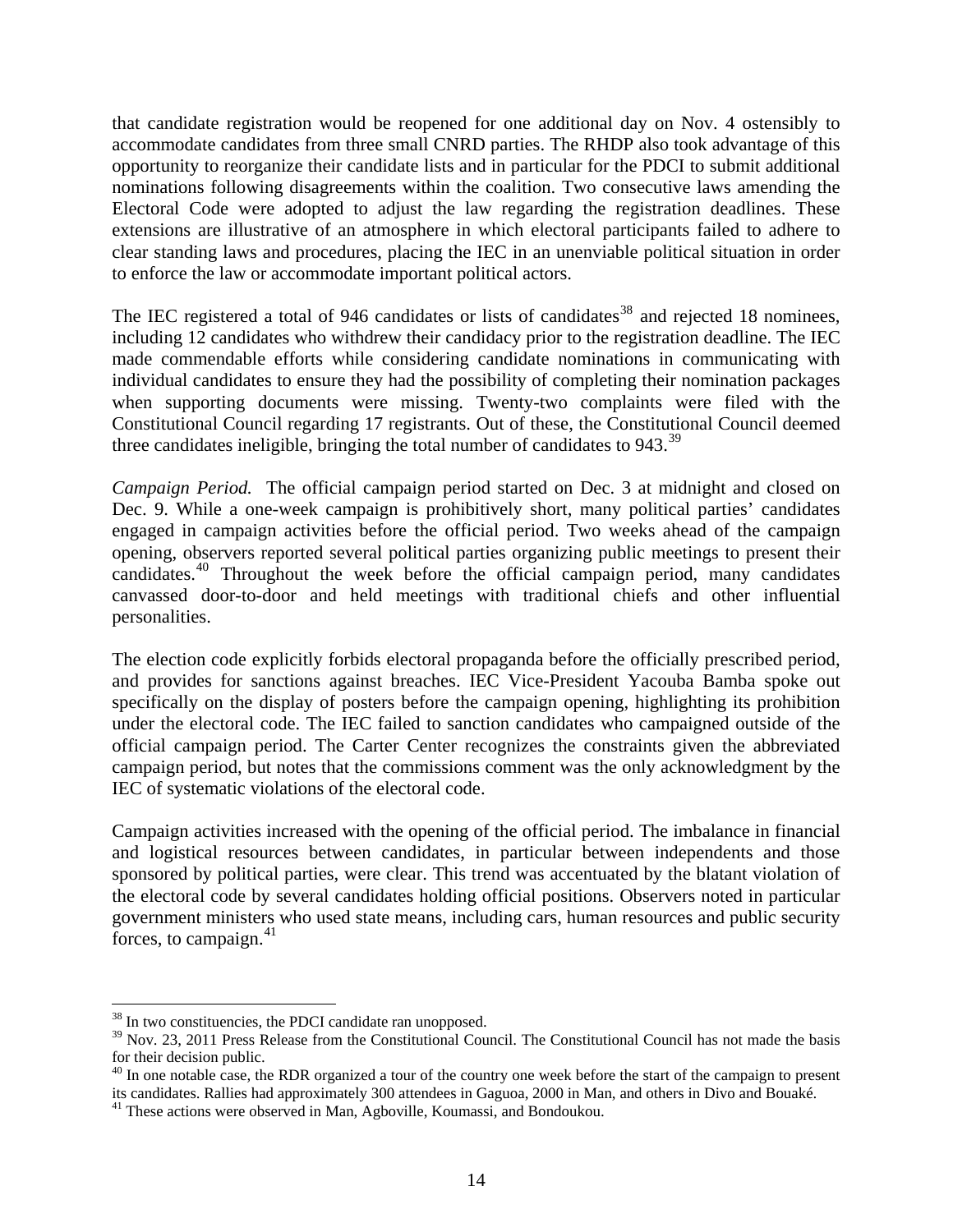Penal code provisions related to vote buying were also ignored throughout the electoral campaign. The media widely reported on candidates who distributed gifts<sup>[42](#page-14-0)</sup> and donations, including cash, to potential supporters.<sup>[43](#page-14-1)</sup> Carter Center observers overheard candidates discussing how much money they planned to distribute to various villages and also reported a widespread practice of candidates distributing money during campaign events. The Carter Center encourages future electoral management bodies to sanction candidates who engage in vote buying and other activities that violate the penal code and impede a competitive electoral process.

Freedom of assembly was generally upheld throughout the campaign period. However, certain parties abused the use of public space, monopolizing prime public locations for the duration of the campaign. The government and IEC should take steps in future elections to ensure equal access to public areas to all political parties, particularly during an abbreviated campaign period.

Despite the overall peaceful environment, tension increased towards the end of the campaign. Campaign messages initially focused on reconciliation, peace and development made way, in certain areas, to personal attacks against contenders, references to ethnicity and calls to the electorate not to vote for candidates who were not of the same ethnic group. Observers deployed in the regions of Tonkpi (18-Montagnes), Agnéby-Tiassa and Haut Sassandra reported such instances. Observers also reported localized cases of violent election-related incidents in Man, Facobly, Gbeke, and Aboisso, as well as instances of intimidation and harassment of candidates in Abidjan, Gagnoa, Tanda, Daloa, and San Pedro. In some constituencies, tensions were palpable between RDR official candidates and the party's members running as independent candidates, especially in cases where the official candidate was an influential personality. The Carter Center deplores verbal attacks and threats by senior party officials, echoed by the press, against disgruntled members who decided to run independently of the party structures.

In the aftermath of the post electoral crisis, the FPI was destabilized as many of the party leaders were jailed or in exile. In that context, the party conditioned its participation in the electoral process on specific demands. Those included the release of Gbagbo and other party leaders, allowing for the safe return of exiled party leaders, removing a freeze on the assets of FPI leaders, guarantees regarding security, the restructuring of the IEC. The negotiations between the government and FPI and the larger CNRD coalition stalled, and on Nov. 23, the FPI announced it would boycott the 2011 legislative elections.

The Carter Center's observers also monitored the impact of the FPI's call to boycott the elections. In some areas, FPI actively campaigned for the boycott and in Daloa, the party succeeded in forcing an independent candidate close to the party to withdraw. In other areas, however, FPI instructed voters to support CNRD candidates.

*Campaign financing* There are no campaign finance regulations governing the source or expenditures of campaign funds. The Ivorian government however provides public funding to

1

<span id="page-14-0"></span><sup>&</sup>lt;sup>42</sup> Gifts distributed included sixty thousand school kits for Facoubly, cash, generators, lamps, medicine and payment of medical fees, meals and other items.

<span id="page-14-1"></span> $43$  The distribution of cash was reported at most rallies in Daloa, Agboville, Man, and others in Bouaké and Gagnoa.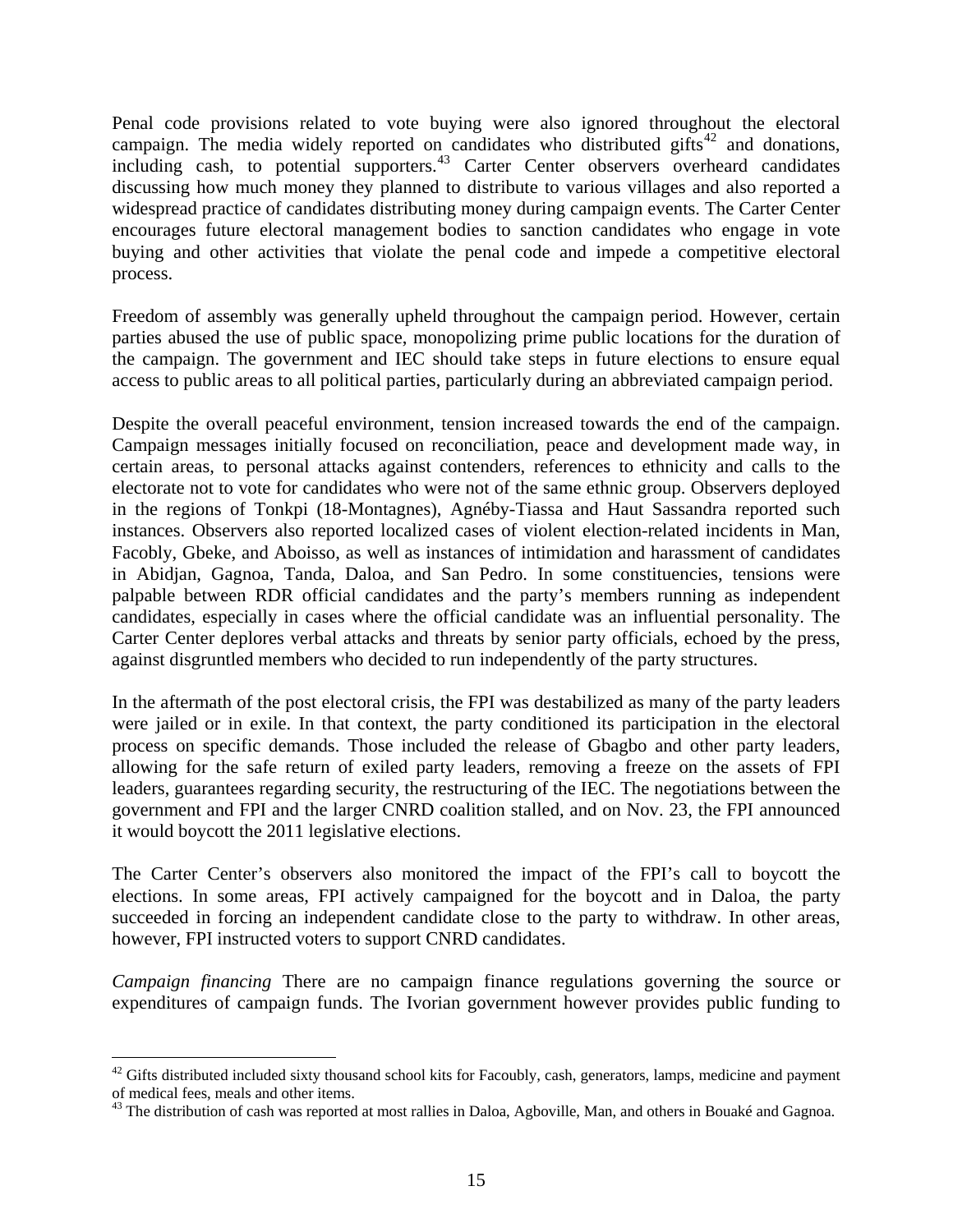political parties, groupings, and presidential candidates.<sup>[44](#page-15-0)</sup> The law stipulates that parties in the National Assembly receive government financing proportionate to the number of seats held in parliament.<sup>[45](#page-15-1)</sup> An exception was made for the 2000-2005 legislature to allow political parties who have elected representatives at local levels to benefit from this funding even if they are not represented in the assembly. This action was intended to even the playing level among the parties, most notably allowing the RDR which boycotted the 2000 National Assembly elections, to receive public funding. This approach continued from 2006 through 2010. After the presidential election, the FPI and the other parties did not receive their final installment due to the post-electoral crisis. The Carter Center regrets that the last installment for 2010 was finally paid to the FPI shortly before the elections.

Added to the lack of any provisions limiting and reporting on campaign financing, if the impunity observed in terms of the use of state resources or vote buying is not addressed, widespread political cynicism among voters will increase and may instill a climate of defiance among political competitors. The Carter Center stresses the need to establish, in view of future electoral cycles, a set of implementable regulations to enforce the principles enshrined in the International Convention against Corruption and to establish the means to enforce existing legal provisions effectively.[46](#page-15-2)

## *PARTICIPATION OF WOMEN*

International human rights treaties foresee that women shall enjoy equal rights to men, $47$  and that in some cases, states shall take special, temporary measures to achieve *de facto* equality for women.<sup>[48](#page-15-4)</sup> State obligations to promote de facto equality for women derive, in part, from broader obligations regarding absence of discrimination<sup>[49](#page-15-5)</sup> and the right of all citizens to participate in the public affairs of their country regardless of gender.<sup>[50](#page-15-6)</sup>

Following the 2000 legislative elections, women made up 8.9 percent of the National Assembly. Prospects for increased female representation are limited considering that only 128 female candidates contested the 2011 legislative elections.

The Ivorian government provided ad hoc funding to support female candidates in conducting their campaigns. President Ouattara allocated 1 million CFA for each female candidate. While the Center welcomes efforts to achieve greater representation of women in the National Assembly, this symbolic does not address the structural and social issues impeding women's participation.

<span id="page-15-0"></span><sup>44</sup> Decision No 2005-07/PR, July 15, 2005.

<span id="page-15-1"></span><sup>&</sup>lt;sup>45</sup> Article 4 to 7 of Decision No 2005-07/PR. One one-thousandth of the budget of the states is distributed among political parties and groupings represented in the National Assembly using a formula that splits funding providing 40 percent to political entities based on the number of votes they received during Legislative elections, 40 percent based on the number of seats that political entities got in the national assembly and thirty percent based on the number of deputies registered within parliamentary groups.

<span id="page-15-2"></span><sup>46</sup> General Assembly resolution 58/4 Oct. 31 2003.

<span id="page-15-3"></span><sup>47</sup> ICCPR, art. 3.

<span id="page-15-4"></span> $48$  CEDAW, art. 3.

<span id="page-15-5"></span><sup>49</sup> ICCPR, art. 25; 2(1); 26

<span id="page-15-6"></span><sup>50</sup> UDHR, Art. 21(a); ICCPR, Art 25(9); ICERD, Art 5(c)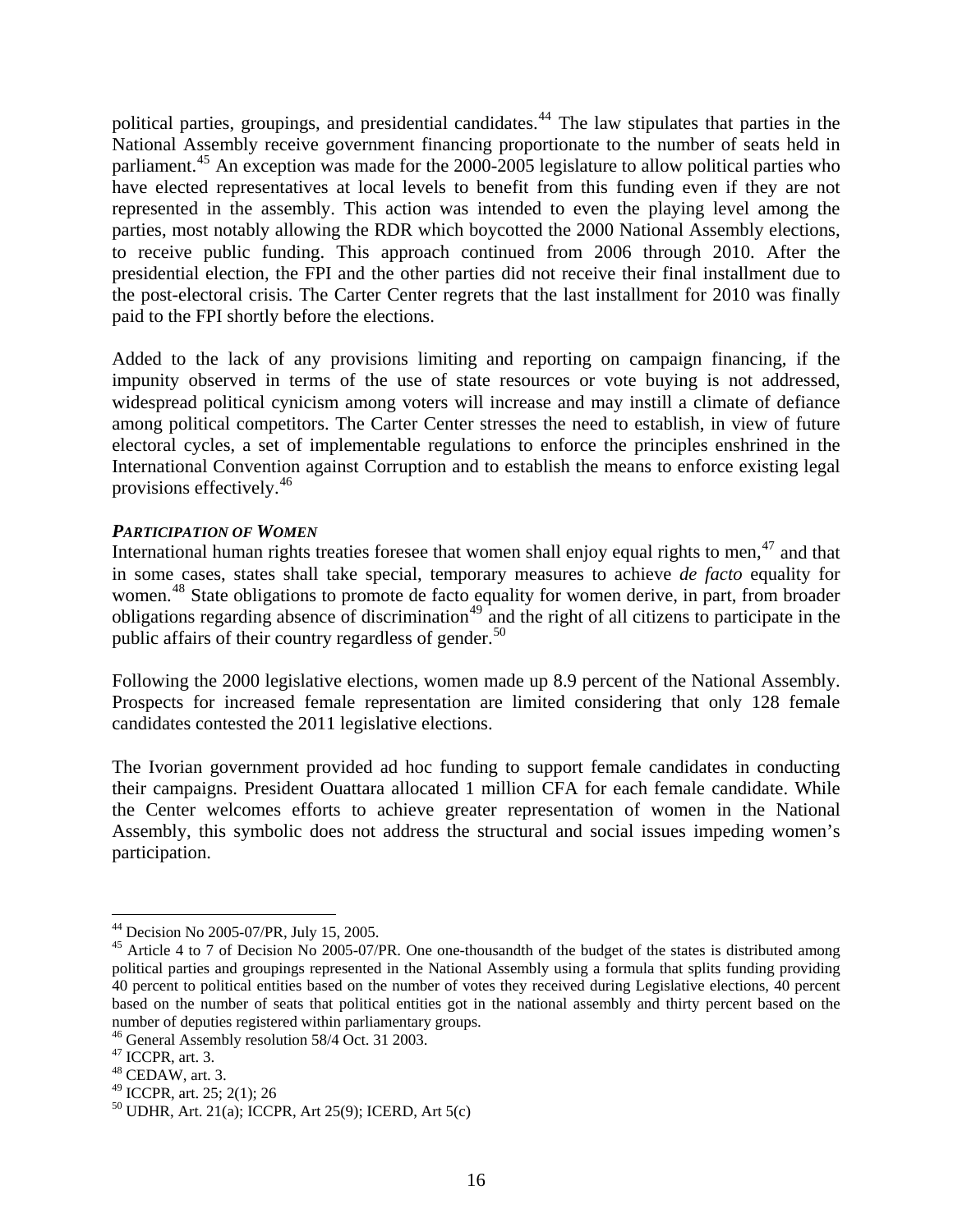Considering the difficulties women face as candidates and the limited number of women who were endorsed by political parties (11.3 percent), the concept of introducing credible incentives should be seriously considered in the future. While measures guaranteeing minimum representation in the national assembly and effective integration into political life are difficult to implement within the limits of a majoritarian system, public support could act as a significant incentive to parties to integrate women into their decision-making bodies, field a significant percentage of women candidates or manage to elect women into parliament or executive positions.

### *MEDIA ENVIRONMENT*

A previous formulation of the election law required equal access to state media during election campaigns.[51](#page-16-0) The current article was amended in 2008 with regards to public access for presidential candidates, but did not consider legislative races. Whether intentional or not, the amended law specifically restricted the equal treatment requirement in presidential elections. Consequently, there are no direct obligations in terms of coverage of the campaign on State television, radio or newspaper. In the case of RTI, the contract of service refers to obligations from Article 16 that are non-existent, leaving the remaining general obligations for pluralistic coverage to Article 3.<sup>[52](#page-16-1)</sup>

In spite of the legal vacuum, the IEC still had the authority to adopt measures providing equal access for all candidates to official electronic and written media.<sup>[53](#page-16-2)</sup> Though difficult, considering the high number of candidates for the legislative elections, a specific framework on coverage for these legislative elections could have been established. Instead, the High Authority for the Audiovisual Communication (HACA) issued four decisions, adopted on Dec. 5, two days into the official campaign period. These decisions outlined the main principles to be followed by audiovisual media during the campaign period. It stated that: public radio and TV should ensure equal access to candidates and political parties running in the constituencies where media coverage is provided; that public media should aim to cover campaign activities in the most constituencies possible; and refrain from broadcasting hate and xenophobic speeches, speeches inciting violence and mocking candidates or their representatives. The HACA also noted that local radio stations (*radios de proximité*) were not allowed to cover campaign activities or broadcast debates related to the elections.

As well, the HACA continued to monitor state media during the campaign period. HACA officials explained to the Carter Center that the monitoring of local radio stations is difficult to implement as their broadcast radius is limited. Instead, the HACA acts on complaints and during the campaign period it investigated five cases of local radio broadcasters that allegedly covered campaign activities. The HACA summoned the mangers of two local stations in Beoumi and Adzopé.

<sup>51</sup> Article 30 of the 2005 election law.

<span id="page-16-1"></span><span id="page-16-0"></span> $52$  Article 3 of the RTI contract of Service. An additional obstacle to the broadcasting of campaign programs on RTI is that the public media, although having public service obligations, request specifically allocated funds to do so, as stated in Article 16. It does not seem that funds were budgeted for this purpose. 53 Law 2004/642.

<span id="page-16-2"></span>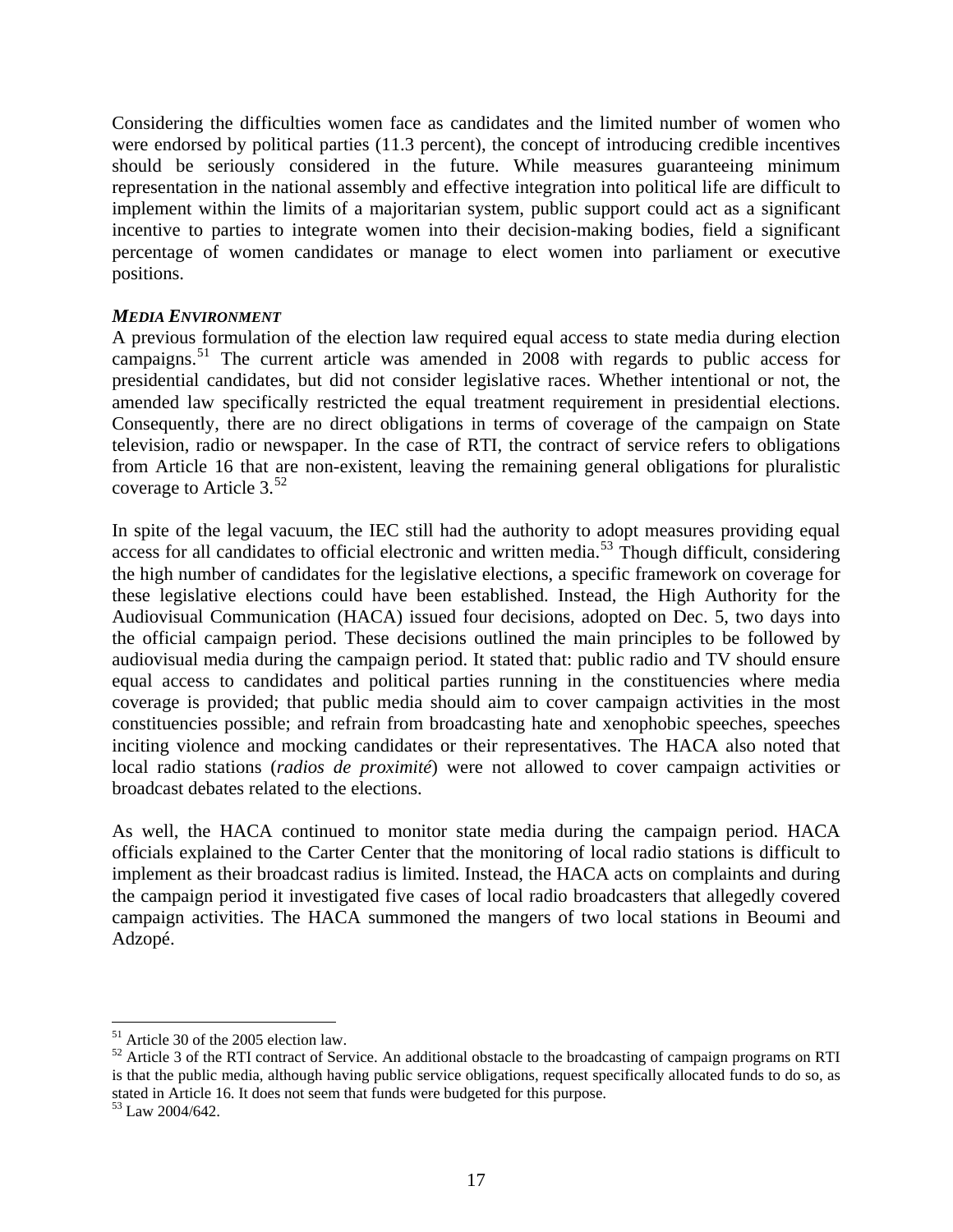The Carter Center welcomes the initiative taken by the HACA to provide for regulation of the media during the electoral period, and encourages review and reform of the media framework to include also legislative elections in addition those imposed during the presidential elections.

## *CIVIL SOCIETY AND DOMESTIC OBSERVATION*

Fifty domestic observer groups were accredited by the IEC. Several of them, among others the CSCI, COSOPCI, LIDHO, OFACI and COFEMCI had monitored the presidential elections. However, the relative short notice in the announcement of the election date made it difficult for domestic organizations to organize internally as well as raise funds for activities. The Carter Center regrets that although a new system was implemented by the IEC for the production of accreditation badges, important delays in the accreditation process complicated the task of national observers. Some elements of civil society were also involved in the voter education, but again had little resources to play a significant role.

# *ELECTORAL DISPUTE RESOLUTION*

1

The Constitutional Council exercises jurisdiction over electoral disputes. The court is composed of seven members. The President of the Republic appoints three members and the president, while the other three members are selected by the President of the National Assembly.<sup>[54](#page-17-0)</sup> In principle, the judges are appointed to an irrevocable six-year mandate. Due to the exceptional circumstances resulting from the reversal of the results of the presidential elections, President Ouattara took extraordinary action to remove several members of the court, appointing a new president and some of the judges.

The legal framework for electoral disputes resolution comprises provisions from the election law and elements of the law organizing the Constitutional Council. This framework leaves several uncertainties on the procedures to be followed and the timeframe in which disputes may be adjudicated. The Constitutional Council and the IEC discussed and agreed on common interpretation on some of the grey areas in the legal framework, including when various legal deadlines would be triggered and what happens as a consequence. However, little to no communication was provided to the public regarding the legal deadlines to file complaints which may restrict citizens' right to due process.

Some complaints were lodged at the IEC level, mostly by written communication, but as there are no administrative mechanisms to address complaints, the IEC likely did not process them. On the other hand, the Constitutional Council, which has jurisdiction to hear electoral complaints, generally only hears cases after election day. In this instance, the complainant must prove that the respondent caused a harm that altered the results in order to receive a favorable ruling.

The Election Law does not provide a clear deadline for the announcement of the provisional results. It only states that the IEC must transfer the polling stations protocols to the Constitutional Council within three days following the elections. According to the law, the only the "administrative constituency", which no longer exists, may announce the results. For the purpose of these elections, the Constitutional Council and the IEC agreed that an announcement

<span id="page-17-0"></span><sup>&</sup>lt;sup>54</sup> Former Presidents of the Republic are in principle full members of the Council. President Bedié explicitly waived this right in order to run for the 2010 election. President Gbagbo's case obviously relates to his legal situation.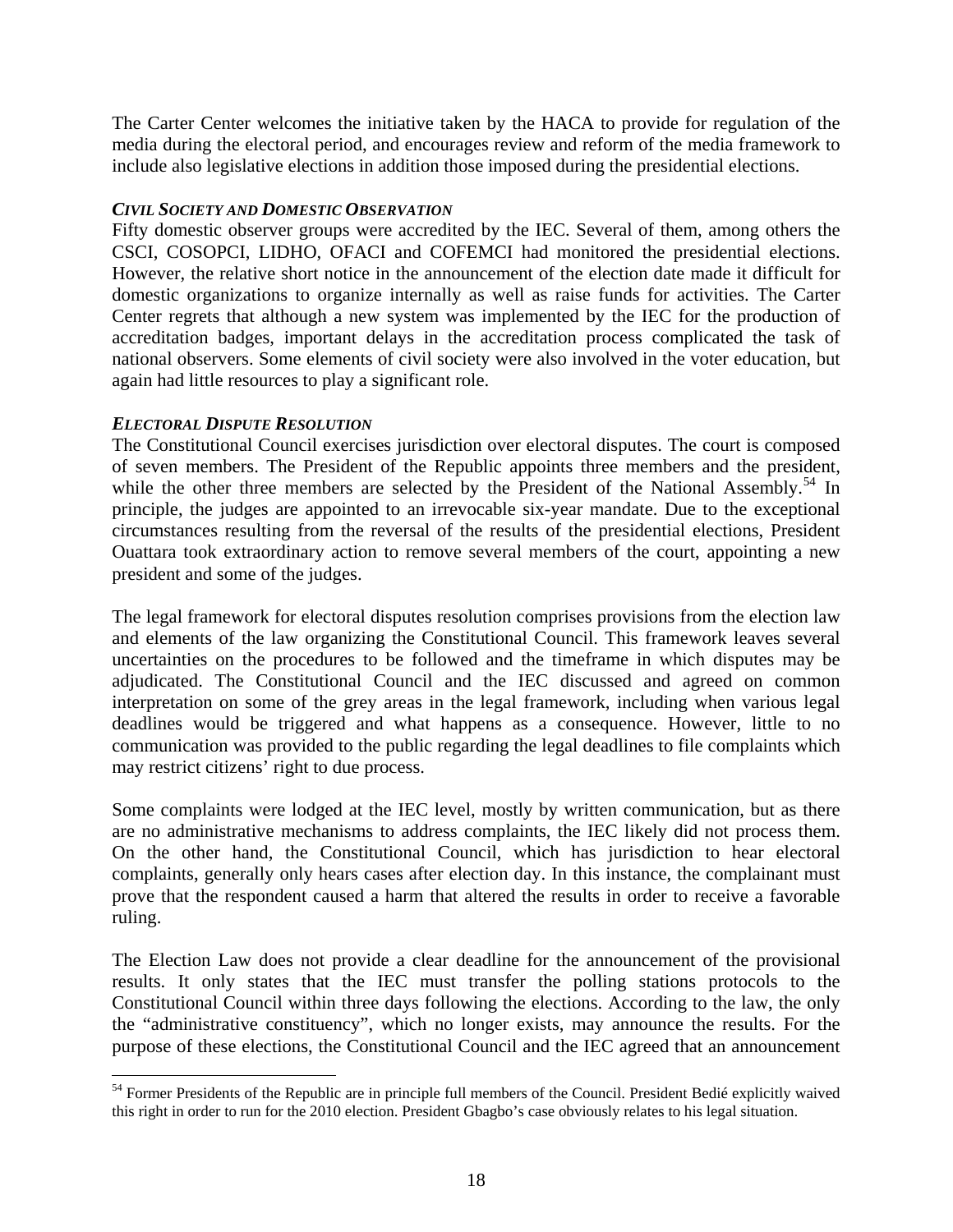of provisional results would be done at the national level and that the announcement would initiate a five-day period for candidates, parties, coalitions of parties or voters to bring their complaints to the Constitution Council for consideration. In principle, this can be done directly at the Council, but may also be completed through the IEC or the Ministry of Interior (through the *préfets* and *sous-préfets*). The Council has 15 days to treat the complaints and issue decisions and has the authority to not only nullify results, but also redress them, unlike during the presidential elections. Considering the very limited existing experience in dealing with electoral challenges and the highly controversial role the Council had after the presidential election, the role of the current Constitutional Council may be regarded as critical for the future in establishing jurisprudence and restoring the Institutions standing.

### *VOTING*

1

The atmosphere on election day was calm and voting generally took place in an orderly and transparent manner throughout Côte d'Ivoire. The turnout figures, which are not yet official, appear low which could be attributed to the boycott encouraged by FPI, but could also be attributed to, among other considerations, having just completed the 2010 presidential elections which led to levels of violence that traumatized the electorate.<sup>[55](#page-18-0)</sup>

Unfortunately, five polling stations in Beoumi did not open at all, as village chiefs refused to release election materials they were charged with storing overnight as they did not want the election to go ahead. Most other polling stations in the country opened approximately 30 to 60 minutes late, which in many cases was due to an absence of polling staff but in other cases was a result of a lack of materials.<sup>[56](#page-18-1)</sup> The delayed openings did not ultimately affect the integrity of the elections given the low turnout.

Carter Center observers assessed the voting process very positively in the 140 polling stations visited. However, electoral procedures were not consistently followed, in some cases leaving sensitive materials vulnerable, such as ballot boxes that were not correctly sealed.<sup>[57](#page-18-2)</sup> As well, observers noted many cases of polling staff neglecting to check voters' hands for indelible ink.<sup>[58](#page-18-3)</sup> In such procedural cases, no intent to harm the integrity of the election was observed, but rather reflects a lack of training and guidance. A further lack of guidance could be seen with the new concept of having two voter lists at polling stations, but what the staff did with these lists varied enormously. In some cases voters were required to sign both voter lists, while in others one list was either used as a reference or not at all.

Observers assessed that polling staff conducted their duties effectively, though were not always informing voters about voting procedures. Women were noted as holding nearly 10 percent of

<span id="page-18-0"></span><sup>&</sup>lt;sup>55</sup> Other potential reasons for the low turnout may include a lack of interest for legislative elections as Ivorians have less knowledge of legislative powers and the many candidates seeking office compared to the presidential office.<br><sup>56</sup> Carter Center observers noted 62 delays in opening of greater than 30 minutes out of 140 polling station

<span id="page-18-1"></span>However, in Bouake and Man, a few polling stations only opened at 16:00 due to a lack of materials and provided extended hours until 21:00 to attempt to compensate the late start.

<span id="page-18-2"></span> $57$  Carter Center observers reported that in 23 percent of polling stations visited, the ballot boxes were not effectively sealed. As well, 20 percent of stations did not receive nine or more seals to be able to effectively seal the ballot box both at the opening of election day and again for the transportation of materials to tabulation.

<span id="page-18-3"></span><sup>58</sup> Observers noted that 34 percent of polling stations staff did not check voters' hands for ink.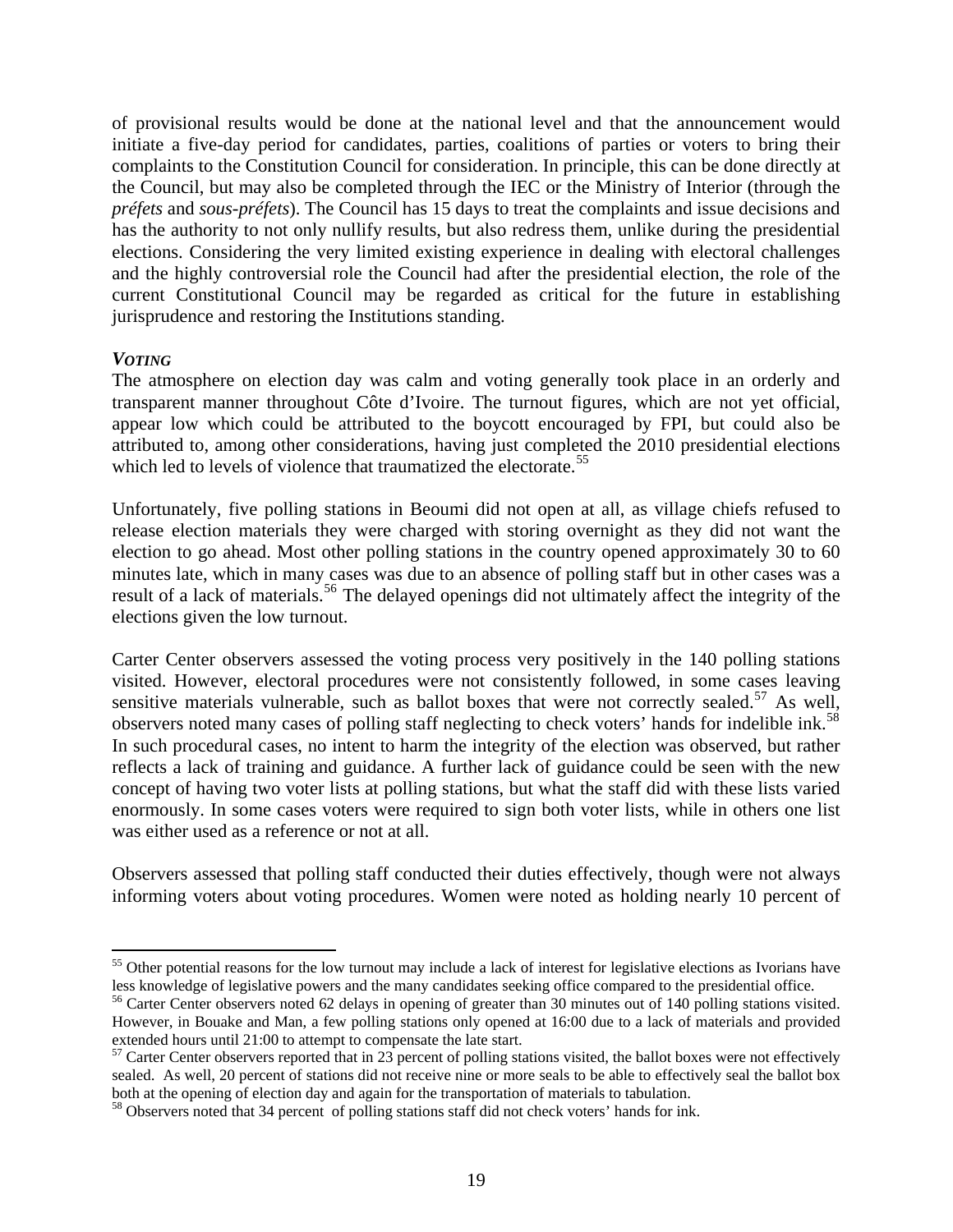the president positions in polling stations, while serving as secretary in approximately 30 percent of the cases.

No specific procedures were provided for voters to cast a ballot outside of their registered constituency, this was particularly problematic for the many internally displaced persons (IDPs) that for a variety of reasons did not want to go back to their registered region to vote. In some cases, Carter Center observes noted that some would be voters were unable to cast their ballot because of a lack of identification, especially in the case of IDPs that may have lost their identification during the recent violence. One week prior to the election, the IEC decided to allow such voters to cast a ballot using a temporary proof of identity document (attestation d'identité), however attaining this document is not a simple process and requires both a birth certificate and court order.

Circumstances in and around polling stations were rated very positively by Carter Center observer and the high number of list representatives present contributed to greater transparency in the electoral process.<sup>[59](#page-19-0)</sup> A total of  $\overline{30}$  national observers were seen in the polling stations visited by the Carter Center throughout the day.

### *COUNTING*

The general assessment of the count was positive in the polling stations observed. Procedures were generally followed and in situations where voter marks were not made in the marking area of the ballot, decisions were made using the template or procedures provided by the IEC. In some cases, materials were not packed in the prescribed manner, but again not out of malice, but simple poor training. During the transport of materials from the polling station level to tabulation, in the west of the country, armed individuals attacked polling station staff and stole materials, including ballots and protocols for 14 polling stations.<sup>[60](#page-19-1)</sup>

The tabulation of polling station results was completed relatively quickly, made possible by the fact that commissions were not verifying protocol results or processing them utilizing control checks to ensure figures were correct. This removes an important method of checking for mistakes in reporting and could create serious delays at the national level if polling numbers do not add up. Observers generally had access to all aspects of the tabulation process, though in one case the tabulation commission did not initially allow for Carter Center observers to view the tabulation process.<sup>[61](#page-19-2)</sup> Tabulation is ongoing, though results in some regions have begun to provide preliminary results.

#### *BACKGROUND*

 $\overline{a}$ 

The Carter Center received a letter of invitation from the IEC to observe the legislative elections. The Center deployed 18 medium-term observers three weeks before the polls and 12 short-term observers the week preceding the elections. The observers, deployed across the country, visited over 140 polling stations. The diverse mission, composed of 19 nationalities, was led by Ms. Sarah

<span id="page-19-0"></span><sup>&</sup>lt;sup>59</sup> The two most represented lists observed with representatives in polling stations were RDR and PDCI with in 122 and 119 representatives respectively in the 136 stations visited.

<span id="page-19-1"></span><sup>&</sup>lt;sup>60</sup> In Bonon and Duekoue staff transporting materials from polling stations was attacked and all the election materials were stolen, while in Vavoua, a ballot box was burnt after closing.

<span id="page-19-2"></span><sup>&</sup>lt;sup>61</sup> Carter Center observers were initially requested to wait for tabulation results in a separate room from the tabulation process in Koumassi.